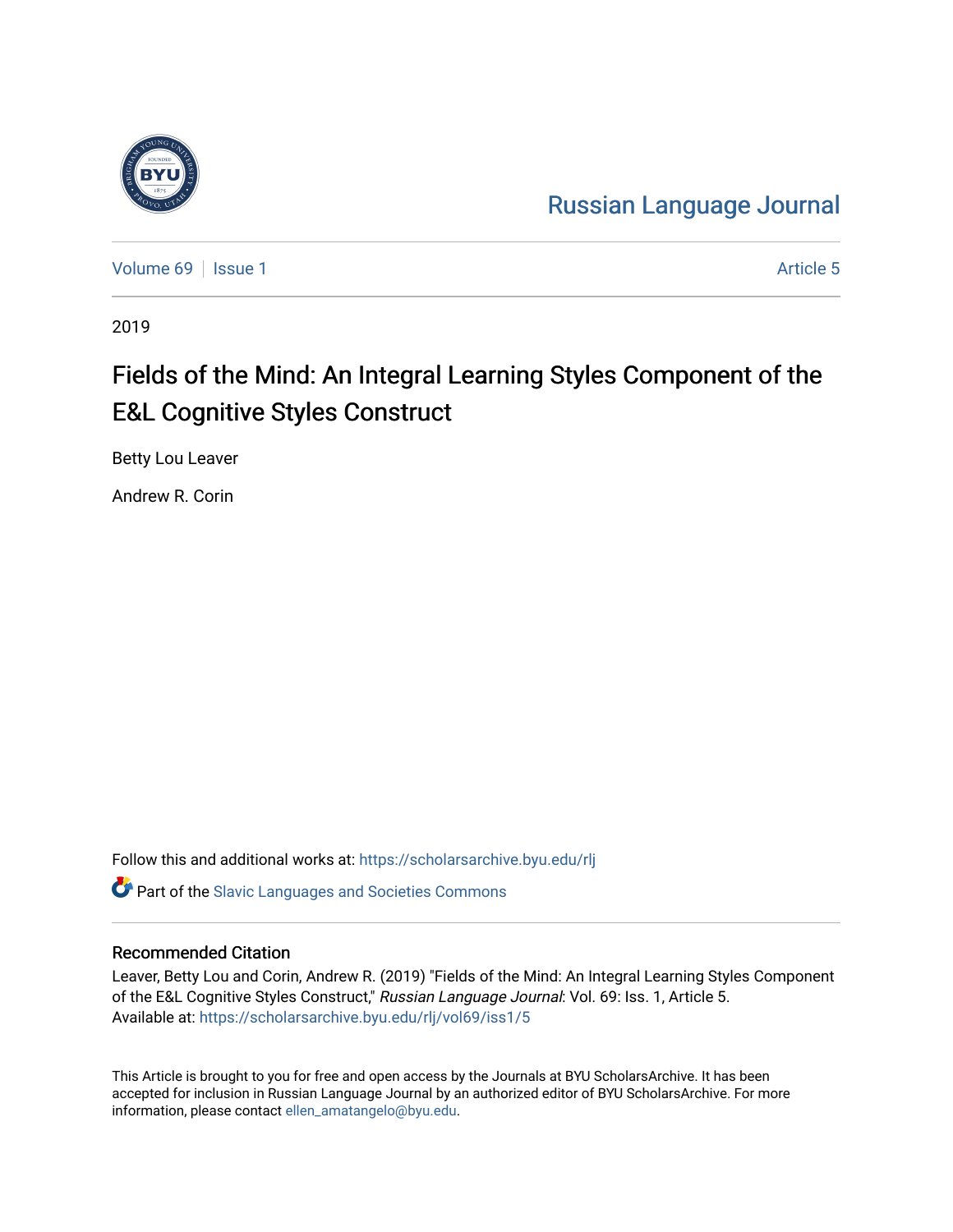# **Fields of the Mind: An Integral Learning Styles Component of the E&L Cognitive Styles Construct**

# **Betty Lou Leaver Andrew R. Corin**

#### **1. Background**

The E&L Cognitive Styles Construct was developed in 1997<sup>1</sup> and copyrighted in 2002 by Ehrman, director of the Research, Evaluation, and Development Division at the Foreign Service Institute (FSI), and Leaver, then an associate at the National Foreign Language Center. It was developed in order to organize the proliferation of validated cognitive styles into a single instrument with ten easy-to-understand subscales specifically for the field of foreign or second language (L2) learning and teaching (Leaver 1997, 2000;<sup>2</sup> Ehrman and Leaver 2002). The first two subscales, which relate to FIELDS OF THE MIND, however, have often created confusion or misunderstanding among users. This article clarifies these dimensions through deconstruction of the category of field independence/field dependence (henceforth field [IN]DEPENDENCE), together with an examination and elucidation of the intrinsically related and intersecting category of FIELD SENSITIVITY/FIELD insensitivity (henceforth field [in]sensitivity).

Fields of the mind—the individual tendency toward field dependence, field independence, field sensitivity or field insensitivity have been among the most researched cognitive styles.<sup>3</sup> They have

<sup>1</sup> The term E&L, standing for Ehrman and Leaver, was meant as a placeholder, not a formal name for the construct. Before a name could be assigned, however, colleagues began using the construct, referring to it as the E&L, and a new name was never proposed. In fact, while it has always been clear that E&L stands for Ehrman and Leaver, the construct has never been referred to by the authors' names nor copyrighted other than as E&L.

<sup>2</sup> Leaver (1997) is the first mention of the ectenic and synoptic overarching categories in print.

<sup>&</sup>lt;sup>3</sup> The fields of the mind subscales of the E&L Cognitive Styles Construct are a fitting topic for this memorial volume because of Dr. Olga Kagan's abiding fascination with learning styles. They served as an essential part of her dissertation, which saw print in the form of the teaching methods book, Учимся учить (Akishina and Kagan 2002).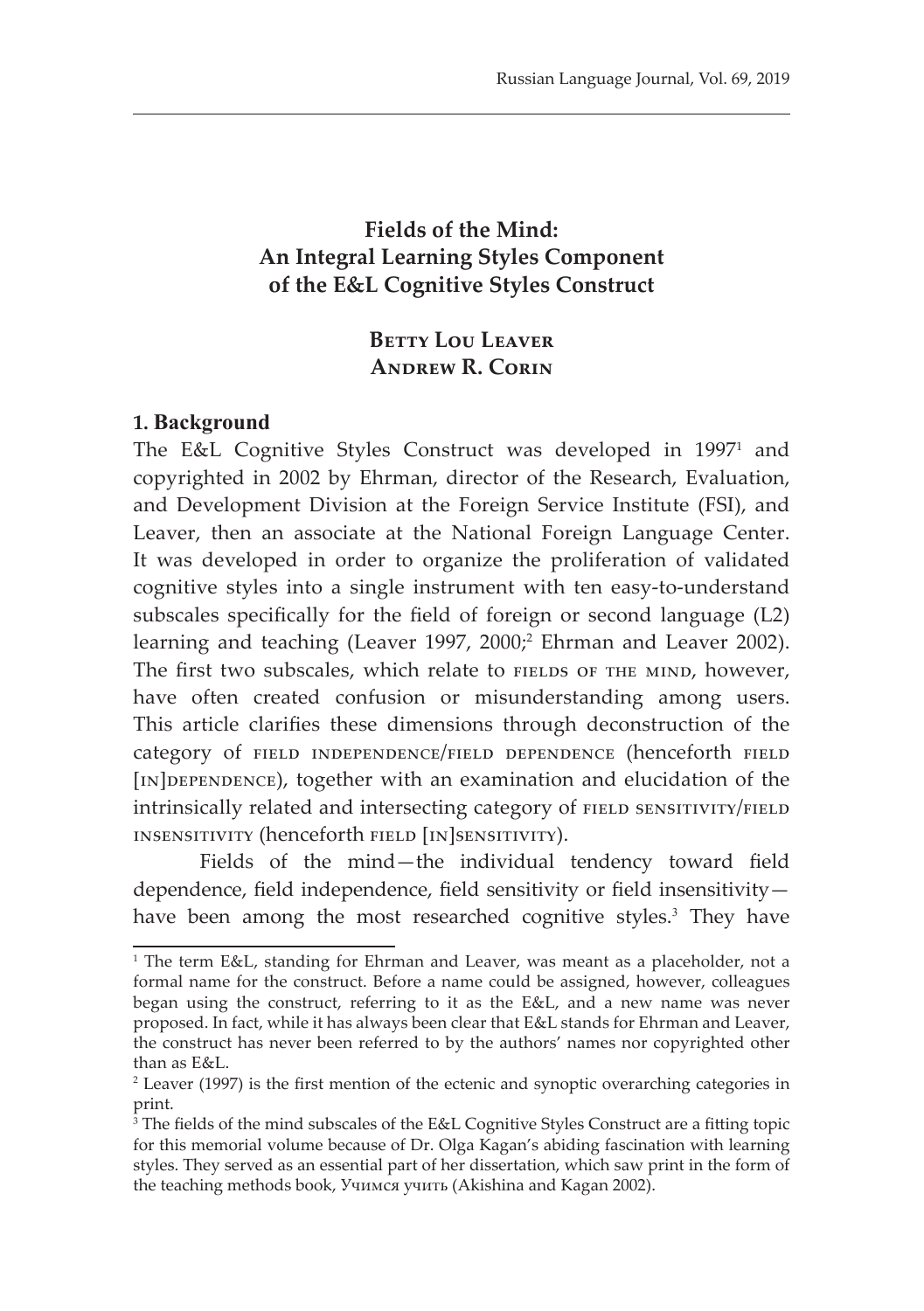spawned an extensive literature in cognitive psychology—the discipline in which they originated—as well as in numerous other disciplines. Application of fields to L2 learning was referenced in the applied literature no later than 1978 (e.g., Birchbickler and Omaggio 1978) and continues to be the topic of both applied and theoretical articles.

Nevertheless, fields of the mind continue to be poorly understood and therefore poorly exploited in L2 learning. There is as yet no consensus on the definition and theoretical framework of the field concepts visà-vis L2 learning or on parameters and guidelines for their effective exploitation, and there is little to suggest that their exploitation is being broadly promoted and tracked.

There are a number of interdependent reasons for this state of affairs. First, the literature related to fields in L2 learning has proceeded at a modest pace (Dörnyei and Ryan 2015). Second, many L2 specialists are unfamiliar with the basic concepts on which the fields depend (including the definition of a field), as these emanate from the research experience of an external discipline—cognitive psychology—with which most L2-learning specialists share little common frame of reference.

A critical weakness in the particular field construct which has been predominant in the literature until the present has tended, furthermore, to undermine understanding of the basic concepts on the part of those who critically examine them. The problem derives from the conflation of two aspects of cognition: perception (specifically, locus of cognitive control in perception) and process (specifically, cognitive manipulation). This approach has led to the incorrect view of field (in) dependence as a bipolar, equipollent category, each pole of which has its own positive definition.

This conflation of perception and process leads to incorrect predictions and untenable models that lend themselves to justifiable criticism. The problem, however, is not in the viability of the underlying insights concerning fields, but rather in their articulation.

Uncertainty in a number of other respects has also tended to undermine confidence in the field construct(s). One of these respects is uncertainty as to the status of fields as a matter of style versus ability, intelligence, and personality. This in turn creates further uncertainty as to the scope of effective implementation and its purpose. Finally, there has been a paucity of practically oriented literature that would demonstrate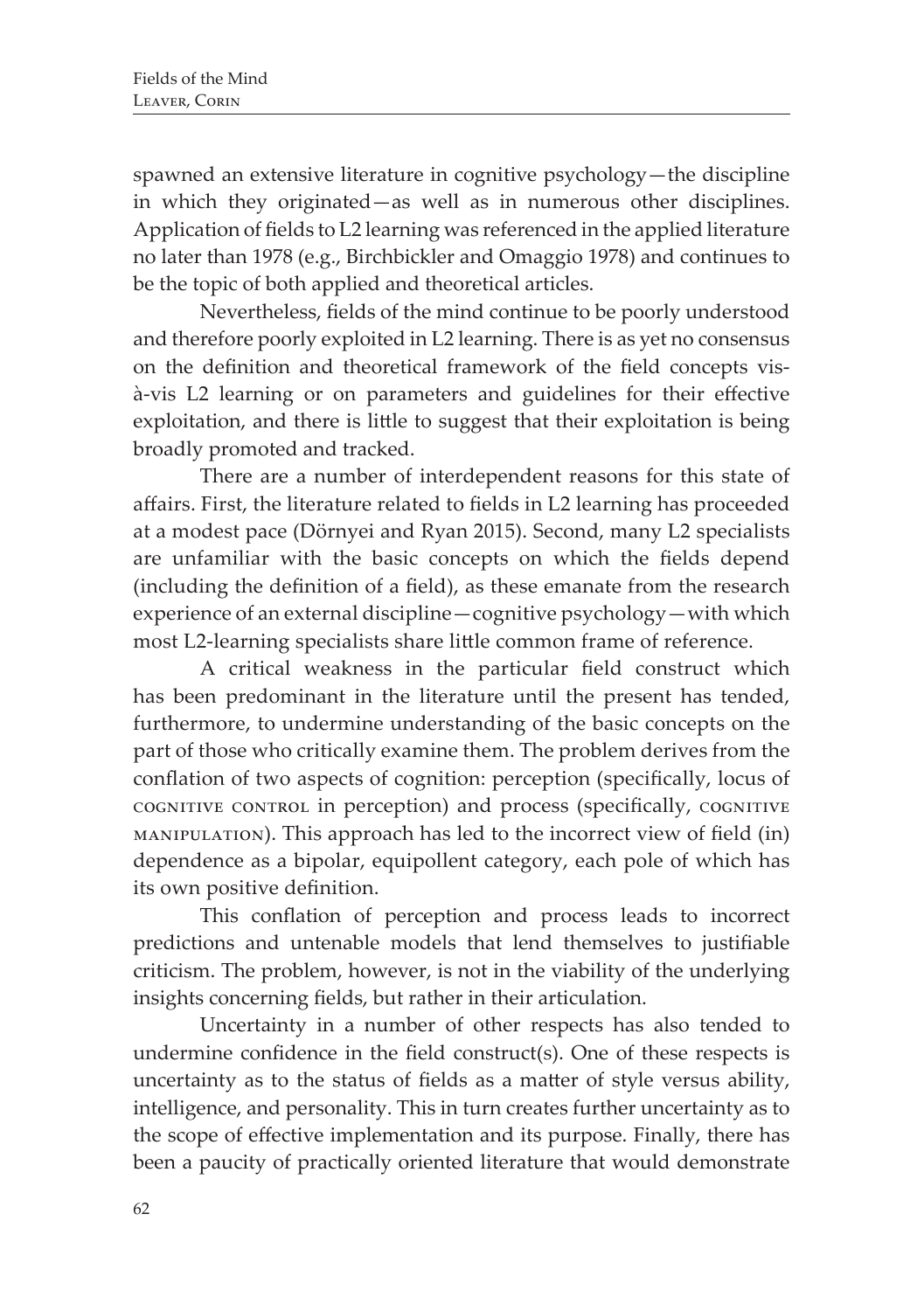the many ways in which awareness of fields can be effectively exploited to enhance the L2-learning process and experience.

The absence of definitive solutions to these issues has inevitably had an impact on the understanding and exploitation of fields in the service of L2 learning. Enthusiasm has been further damped by the rise of a movement that explicitly denies the relevance of fields or, more generally, any cognitive style construct to L2 learning or, indeed, any educational program. Some researchers appear inclined to oppose the concept of learner individuality on bases other than "abilities and prior knowledge" (Willingham, Hughes, and Dobolyi 2015, 269).

A further contributing factor has been the absence of followup to earlier crucial contributions aimed at resolving the above issues. Dörnyei and Ryan (2015), in particular, note that the E&L (Leaver 1997; Ehrman and Leaver  $2002$ ,<sup>4</sup> which had shown considerable promise when first described, had not been widely used subsequently, in part because of the limited availability of the instrument.<sup>5</sup>

The present article seeks to ameliorate the current state of affairs in the following manner. Section 2 provides diachronic context by surveying the origin and development of the field concepts. Within this section, we define the concept of "fields" as it relates to field (in)dependence and (in)sensitivity. Section 3 provides synchronic context for understanding fields through an introduction to the E&L, of which fields are an integral component. Section 4 contains a focused discussion of fields within the context of the E&L. Section 5 includes a brief response to several critiques of the E&L's approach to fields. Finally, Section 6 introduces readers to the range and manners of effective exploitation of fields for L2 learning. In the context of a journal article, this section will necessarily be limited to the identification of basic categories and a limited number of examples. Full exemplification of the practical potential for exploitation of the field concepts must await a book-length exposition (Corin and Leaver 2019).

<sup>4</sup> The E&L Cognitive Styles Construct Questionnaire V. 3 and Self-Scoring Grid are available at https://sites.google.com/view/fom-supplement/home, see scannable QR code in the Appendix.

<sup>&</sup>lt;sup>5</sup> This was due to the severe limitations on publishing by both of the authors of the E&L, due to their positions at US government institutions during subsequent years. Nevertheless, the E&L was validated at the FSI and widely deployed with thousands of students enrolled in US government language programs from 2002 to the present day.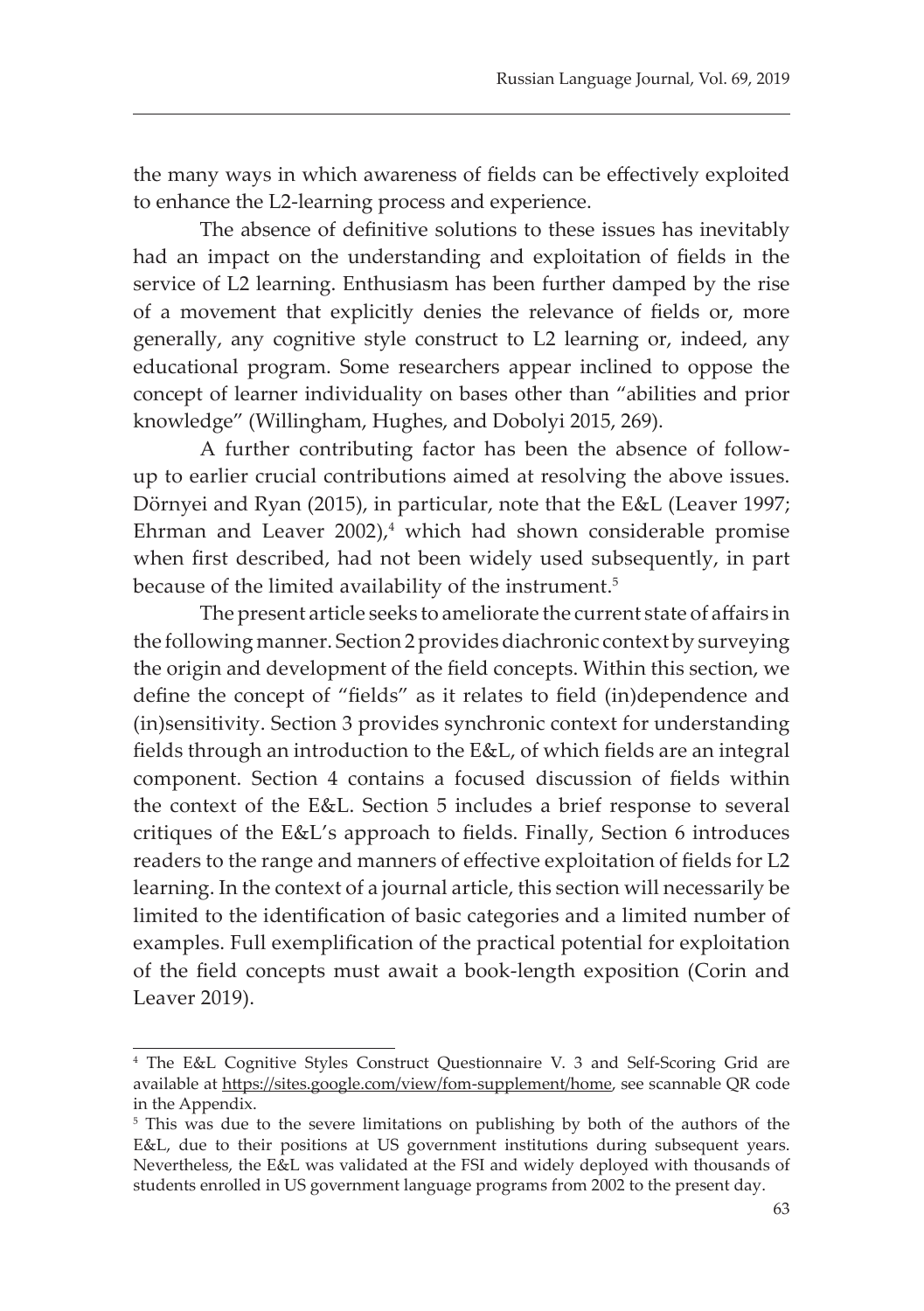# **2. Diachronic context**

# *2.1. Origin of the field concepts*

The field (in)dependence construct originated during the 1940s as an attempt by cognitive psychologist Herman Witkin and his collaborators to test competing hypotheses concerning the perceptual basis by which people determine upright (i.e., vertical to the ground) orientation of objects.6 One hypothesis held that perception of the upright is determined primarily on the basis of internal (vestibular or gravitational) cues. According to the other hypothesis, upright orientation is determined primarily on the basis of visual cues from the surrounding visual FIELD (i.e., the environment visible to the subject).

Through experimentation, Witkin and his collaborators established a more nuanced result. For one thing, they found variation among individuals along a continuum between polar opposite manners (or levels) of performance. These differences, moreover, were consistent for a given individual over a variety of tests and relatively stable for that individual over time (Asch and Witkin 1948a, 1948b; Witkin 1949). They determined this by placing subjects in an experimental setting in which they viewed a tilted visual frame or "field" (a three-dimensional room or a two-dimensional rectangular frame that was objectively tilted out of vertical orientation in relation to the ground). They then asked subjects to orient an object (e.g., a straight rod) into a position objectively vertical to the ground while viewing the tilted visual field. In such a situation, almost all subjects oriented the rod at a tilt to the ground under the influence of the visual field. These persons came to be known as "field dependent" (i.e., dependent on the visual field for determining upright orientation). A smaller number of subjects based their determinations on internal (vestibular or gravitational) cues. These subjects oriented the rod or other object at much less of a tilt, in some cases close to true upright orientation. These persons came to be known as field independent—that is, independent (relatively independent would be more accurate) of the visual field in determining upright orientation.

Even during their early work, Witkin and his collaborators had asked themselves whether the ability to act independently of the visual field in determining upright orientation might arise out of a broader

<sup>6</sup> A brief and highly readable summary of the development through Witkin's death in 1979 is presented by Goodenough (1986).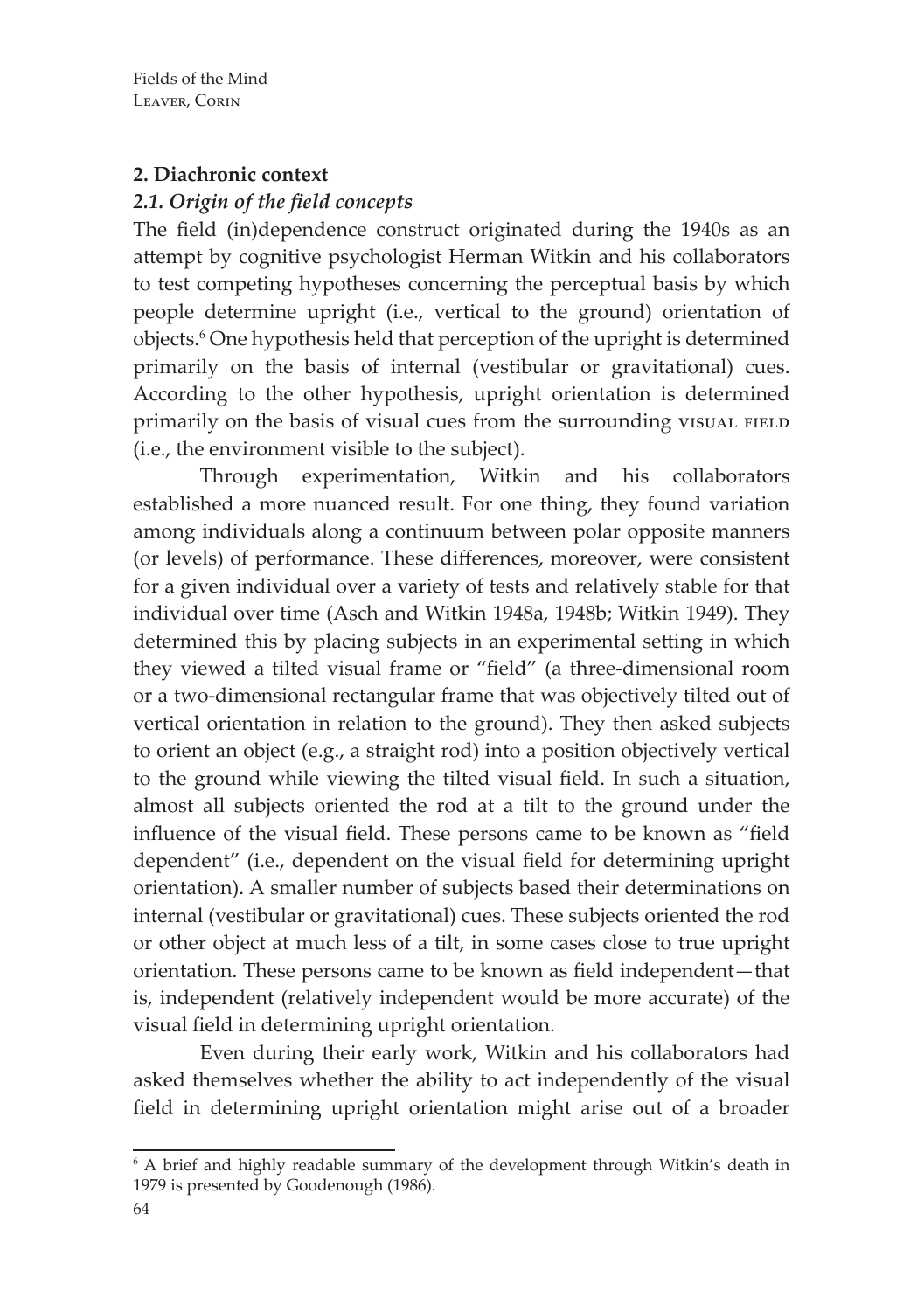ability to deal with any given field analytically (that is, to perceive a part of a field independently of its surroundings; Witkin 1949). Field thus came to be interpreted more broadly, as the environment or context in which some other action or situation occurred.

#### *2.2. Conceptual expansion and conflation*

What all aspects of field independence had in common was the ability to separate out relevant components of some environment (field) and manipulate them independently of one another. Field-dependent persons, in contrast, perceived and acted upon the environment (field) as an undivided entity. It was in this way that a conflation of perception (cognitive control) and process (cognitive manipulation) came to characterize the definition and interpretation of field independence.

Parallel to the positive definitions of field independence vis-àvis field dependence cited above, it was noted that this opposition also related somehow to personality or social behavior. In this latter area, field dependence was correlated with its own set of positively defined and, in many respects, beneficial characteristics that balanced against the apparent abilities associated with field independence.<sup>7</sup> Generally speaking, "field-dependent people tended to have an interpersonal orientation and field-independent people an impersonal orientation," deriving from a tendency to rely primarily on external referents or on the self in psychological functioning (Witkin, Goodenough, and Oltman 1979, 1131).

The conflation of perception with process, together with the identification of positively defined characteristics of field dependence that were complementary to those associated with field independence, thus reinforced the view of field (in)dependence as an equipollent, bipolar stylistic continuum.

#### *2.3. Style versus ability*

Researchers' insistence on field (in)dependence as a style rather than ability was strengthened by demonstrating the malleability of the styles the view that training can help people with one style to develop certain strategies associated with the other (e.g., Witkin, Goodenough, and

<sup>7</sup> See Asch and Witkin (1948a, 1948b) and Witkin (1949). Witkin and Goodenough (1977) provided an extensive literature review on field dependence and interpersonal behavior.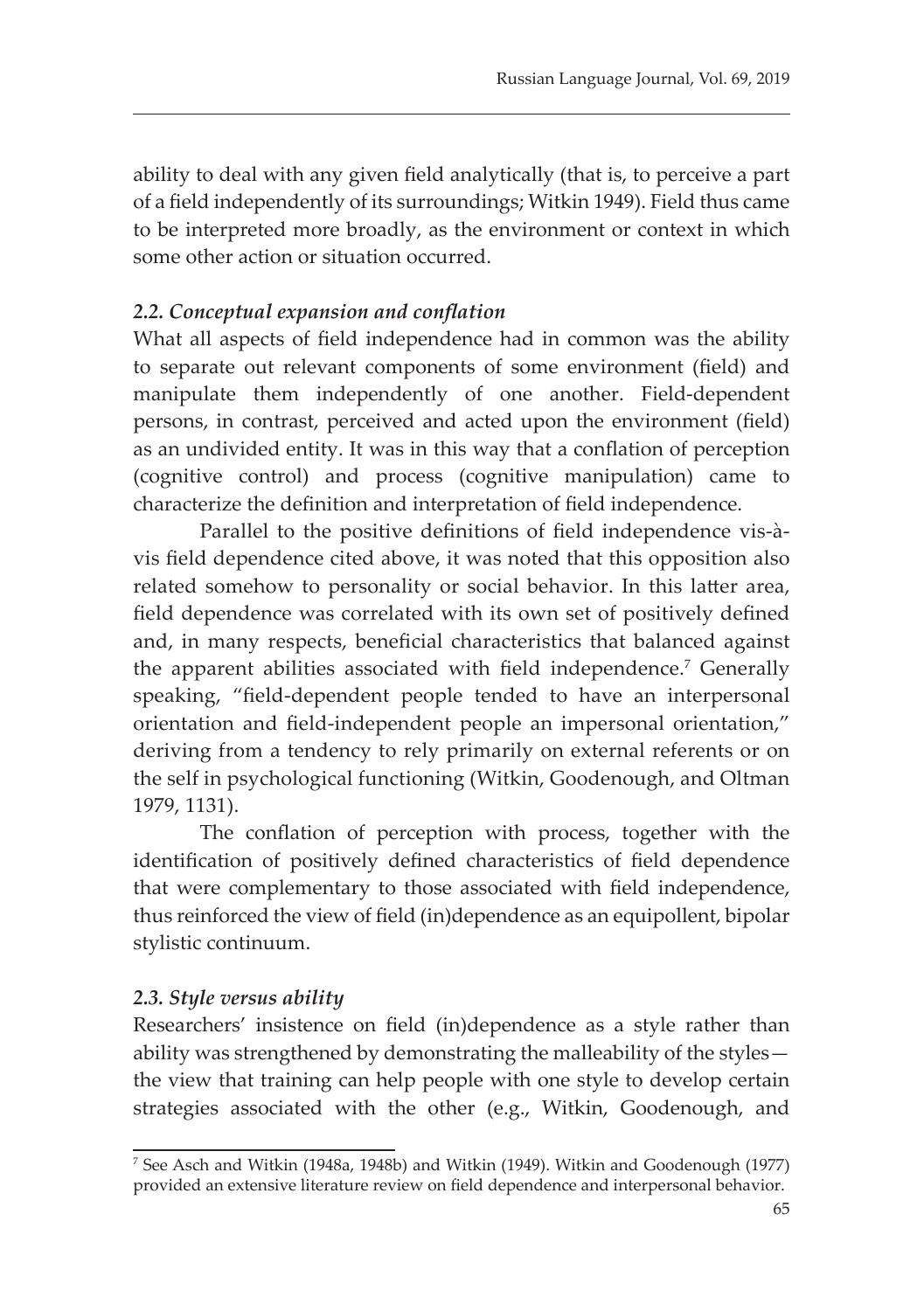Oltman 1979). This view was further buttressed by establishing that field (in)dependence was closely correlated with cultural and socio-economic factors reflecting divergent patterns of socialization in early childhood (Witkin, Goodenough, and Oltman 1979).

This development led to a paradox. On the one hand, field (in)dependence was determined through tests of ability (to determine upright orientation or to disembed simple shapes from within more intricate surrounding patterns in the Embedded Figures Test). On the other hand, a range of other factors led researchers to see field (in)dependence as the two poles of a continuum of cognitive processing style, rather than of ability. This dichotomy of view has never been fully resolved, and it now appears that elements of style and ability may both be involved (Ehrman 1996).

Despite the efforts of researchers to paint a value-neutral picture of field (in)dependence, there appears to have been a broad popular understanding of field independence as a desirable characteristic correlated with greater achievement. The available tests for field independence had, after all, been designed as tests of ability.

## *2.4. L2 learning applications*

The view of field independence as an ability (or at least as a skill) correlated with higher learning achievement appears to have carried over into early applications to L2 learning (Birchbickler and Omaggio 1978; Hansen and Stansfield 1981, 1982), with some researchers concluding that field independent learners exhibited higher learning achievement (Chapelle & Roberts 1986) which reflected the kinds of strategies and success evinced by studies on "the good language learner."<sup>8</sup> Field dependence, in contrast, was viewed at least implicitly as a limiting factor for which remedial techniques might be applied."<sup>9</sup>

Hansen and Stansfield, however, suggested that research indicating greater L2 learning achievement by field-independent students might be skewed by the very design of curricula. In so doing, they were reflecting an insight enunciated earlier by Ramirez, Herold, and Castañeda

<sup>8</sup> Some of the better-known work on "the good language learner" was published at about this time by Stevick (1990); Rubin and Thompson (1994); and Naiman, Fröhlich, and Stern (1996)

<sup>9</sup> This is indicated, for example, by the references to field dependence in Birckbichler and Omaggio (1978, 337–38).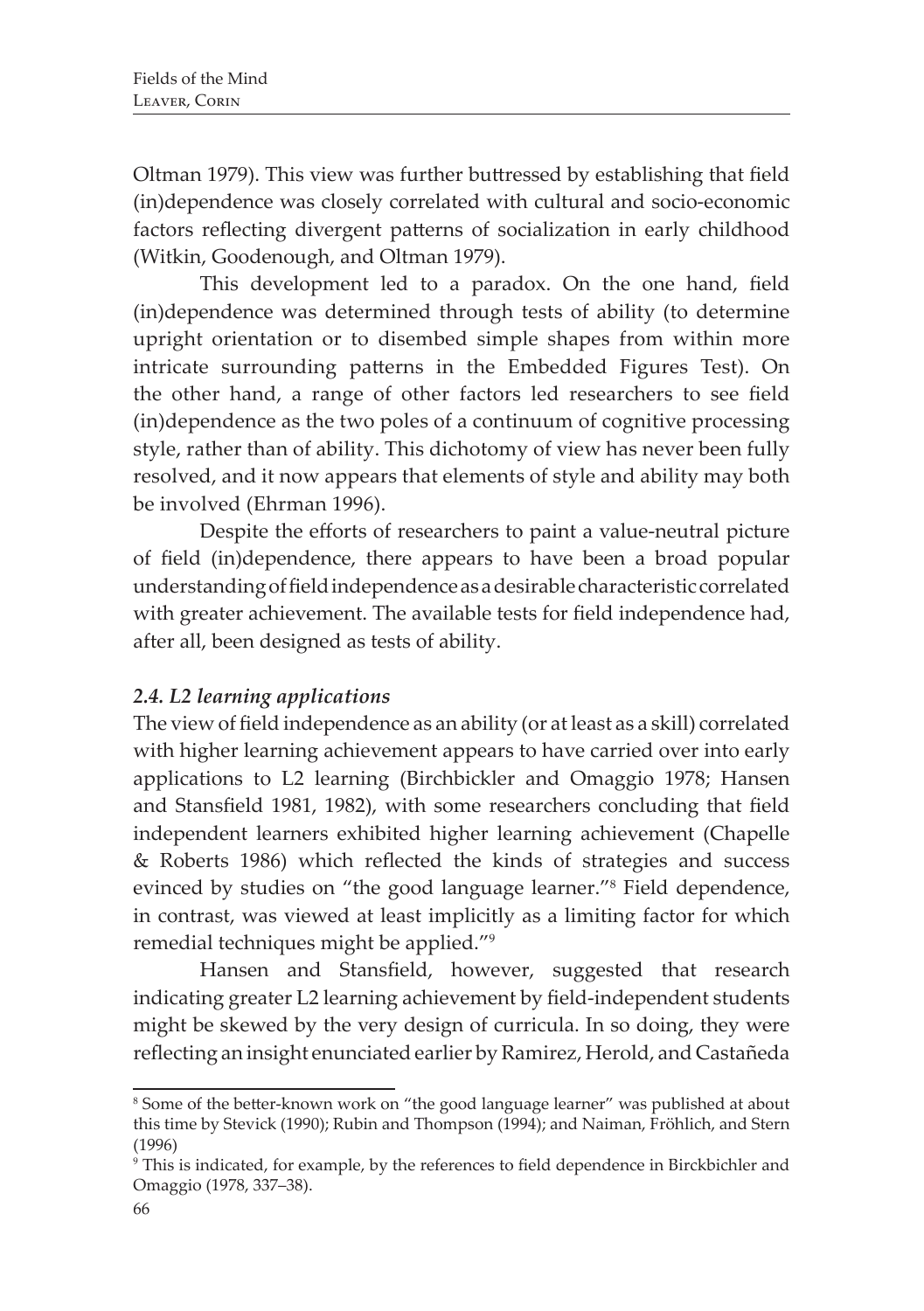(1974) and Witkin, Moore, Goodenough and Cox (1977) in regard to general education. "Since the social and interpersonal communicative abilities linked to field dependence do not seem helpful, perhaps the latter are not being demanded in any important way in the classroom. That is, linguistic acuity and manipulative skill may still be given more significance in texts, class activities, and assessments than social and interpersonal communicative competence" (Hansen and Stansfield 1982, 272). Certainly, the grammar-translation methods present in nearly all classrooms of the 1970s and early 1980s<sup>10</sup>, in which these studies were done, with their presentation of decontextualized grammar and expectation for memorization of decontextualized vocabulary, would tend to privilege field-independent learners.

Conversely, the emerging concepts of communicative language teaching (Savignon 1972), alternatively referred to as communicative approaches, would theoretically privilege learners able to make use of the field, not those who easily extracted information from it. The new paradigm thus provided impetus for the de-conflation of the perception (cognitive control) and process (cognitive manipulation) aspects of cognition, which led to recognition of the distinct category of field sensitivity.

It was within this context that Ehrman (1996) overtly challenged the bipolar model of field (in)dependence. Ehrman noted that the term "field dependent" in existing literature had two definitions. It could refer either to the absence of field independence or to the presence of the positively defined attributes of field dependence. Ehrman termed the latter FIELD SENSITIVITY (a term she borrowed from Ramirez and Castañeda  $[1974]$ <sup>11</sup> and treated it as an independent category in which field sensitivity was opposed to lack of field sensitivity (now infelicitously termed FIELD INSENSITIVITY). This opened up the possibility of four combinations of high or low field independence with high or low field sensitivity, which could be illustrated by means of a chart divided into four quadrants (see Figure 1).

<sup>&</sup>lt;sup>10</sup> Though some leading educators (e.g., Paulston et al. 1975; Savignon 1972) were beginning at this time to experiment with communicative approaches, neither the wealth of literature nor the subsequent applications fully appeared until the 1980s (e.g., Canale and Swain 1980; Littlewood 1981; Savignon 1983), with the preponderance of communicative textbooks and programs surfacing in the mid-1980s through the current day.

<sup>&</sup>lt;sup>11</sup> One group of researchers had renamed field dependence "field sensitivity" (see also Ramirez, Herold, and Castañeda 1974), an innovation that was not broadly accepted at the time.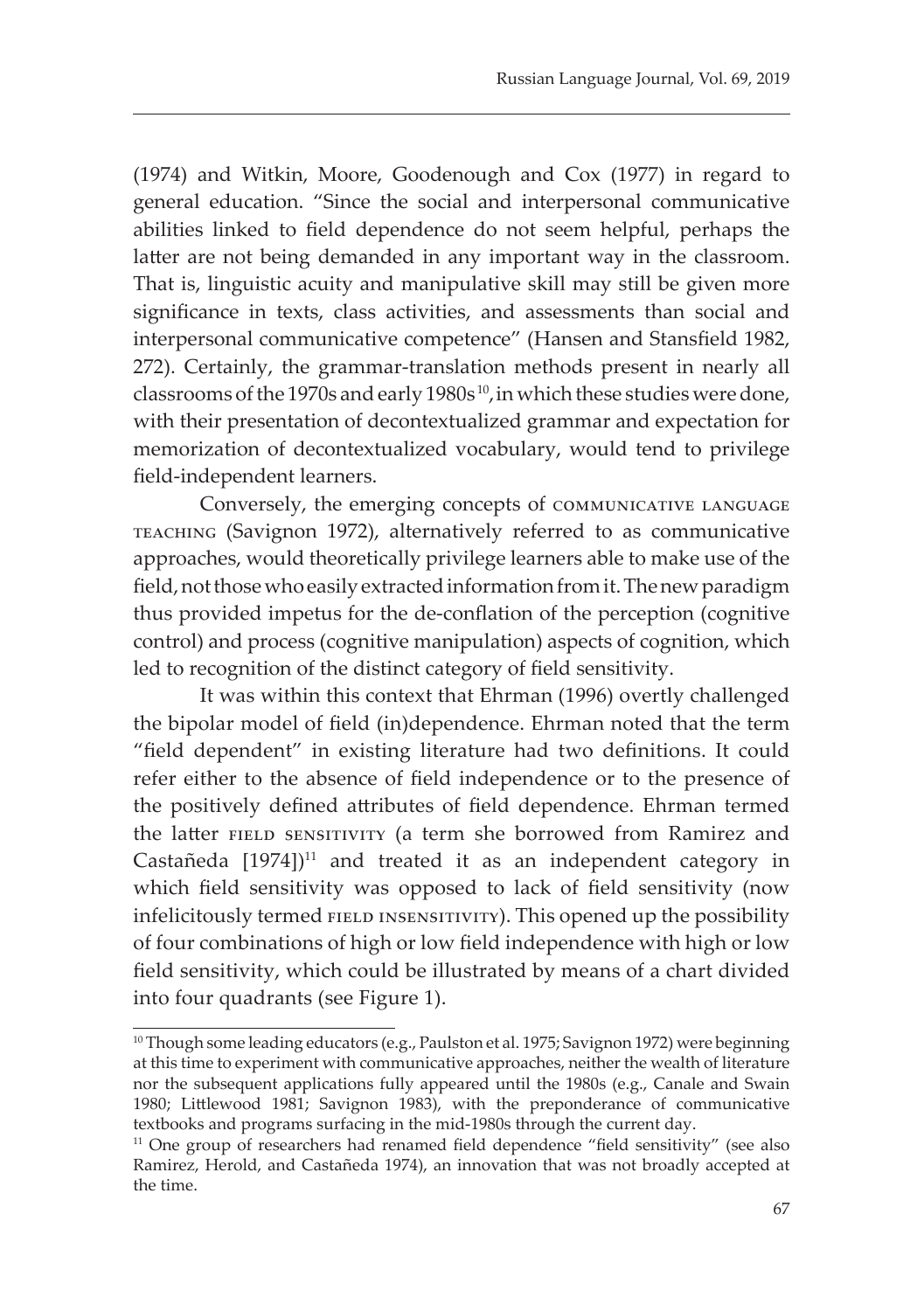|                           | <b>Field Sensitivity</b>                                                   |                                                                     |  |
|---------------------------|----------------------------------------------------------------------------|---------------------------------------------------------------------|--|
| <b>Field Independence</b> | High                                                                       | Low                                                                 |  |
| High                      | Type 1<br>Most flexible                                                    | Type 2<br>Spotting what is important<br>(as a matter of perception) |  |
| Low                       | Type 3<br>Making use of the whole<br>situation (as a matter of<br>process) | Type 4<br>Least flexible                                            |  |

*Figure 1. A quadrangular typology of field independence and field sensitivity (adapted from Ehrman et al. 2003).*

In this way, Ehrman freed the categories of field independence and field sensitivity from one another, redefining each as a distinct category. A person might thus simultaneously and independently possess both field independence and field sensitivity (i.e., what had previously been viewed as the positively defined attributes of field dependence). By the same token, a person might simultaneously lack both field independence and field sensitivity. This eliminated the formal paradox of the earlier bipolar equipollent model, within which presence to some extent of the positive attributes of field independence implied in principle (not merely as a tendency) absence to the same extent of the positive attributes of field dependence (i.e., field sensitivity). The new approach left open the possibility for people to exhibit primarily field independent or field sensitive styles but removed the formal straightjacket that had made it impossible even to conceive of the simultaneous presence or absence of both sets of positive characteristics.

Ehrman further acknowledged that field independence and field sensitivity might reflect both ability and preference, with the two probably in a "reciprocal relationship" (1996, 87). "Field independence as an ability probably leads to preference for learning in field independent ways (focused attention and analysis of material). Field sensitivity is similar . . . " (88).

Applying the dimensions of cognitive control and cognitive manipulation to L2 acquisition has required a more complex interpretation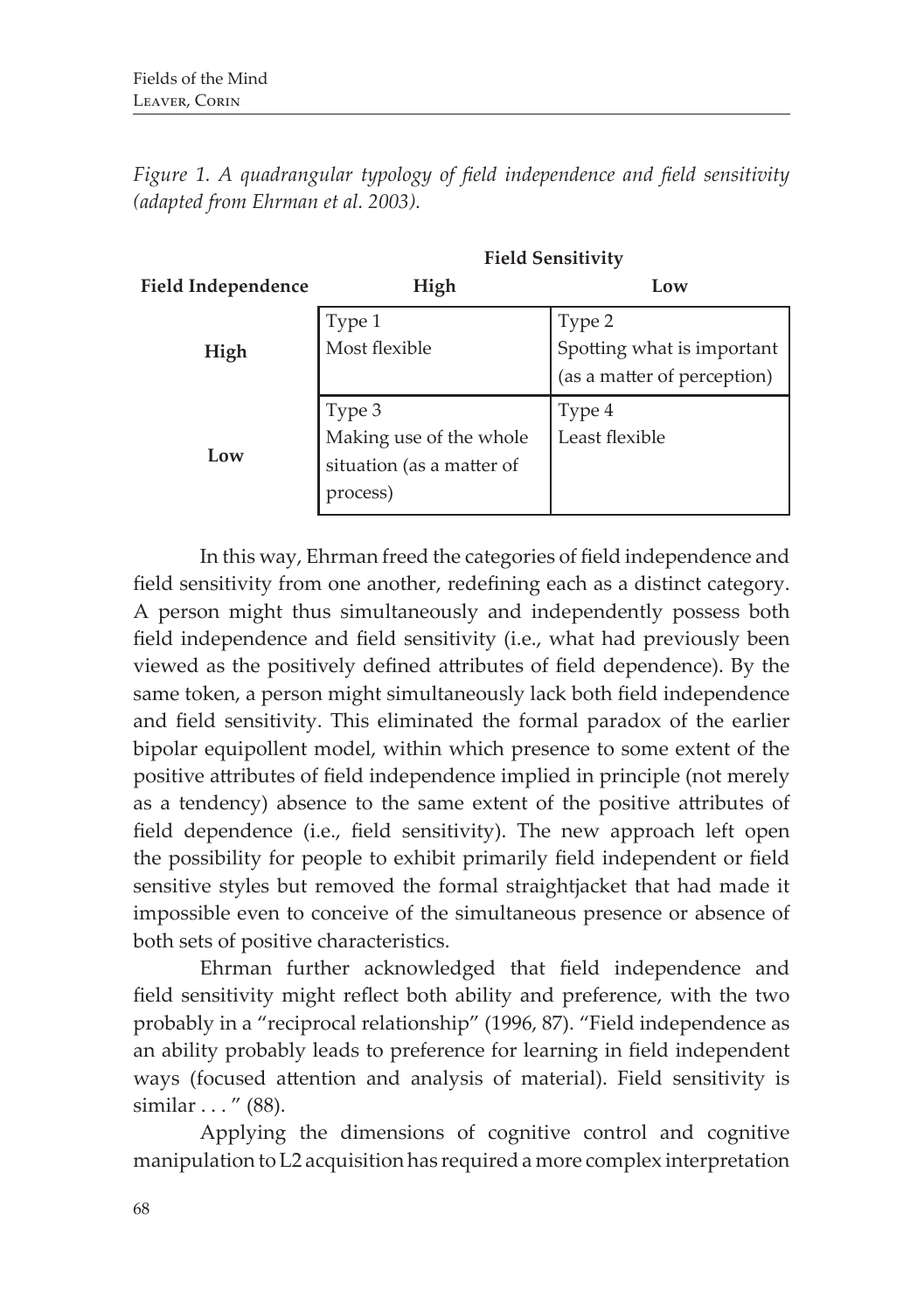of what one considers a field than domains (mathematics, science, biology, general studies<sup>12</sup>) used in earlier cognitive fields research because the cognitive fields in L2 learning occur within a verbal environment, not a physical one. For that reason, both perception (cognitive control) and process (cognitive manipulation) contribute to successful communication; considering only one or the other in defining the learning tendencies of L2 learners leads to an overly simplistic understanding of the role of the cognitive fields in L2 learning.

In regard to perception, the orientation in space associated with non-language domains is reflected in L2 learning as orientation within a text. Field independence (i.e., the preferred use of inner cognitive code) within a verbal text presents itself as the learner bringing inner control to the perception of the meaning of a text. This may be reflected as a tendency to focus on morphemes, syntax, phonetic cues, key lexical items, and other details separate from the gist or whole text. Field dependence presents itself as external control, with the text itself seen as a whole, such that grammar is not necessarily pulled out of lexical phraseology.

Limiting the definition of cognitive field to field (in)dependence (a matter of perception) would not account for how readers or speakers handle the complexity of verbal texts in communication. Texts, either for receptive or for productive purposes, must be manipulated. Field (in)sensitivity, which relates to cognitive manipulation of the verbal environment, describes a process critical to L2 learning and use. A fieldsensitive learner would make use of the field (i.e., the environment as a whole) in learning, for example by figuring out lexical meaning from context and determining the gist from text structure or even background knowledge. Field-insensitive learners would not be comfortable or skilled in doing this, limiting themselves to manipulating particular details extracted from the field (and, in L2 learning, often missing the point of the text).

The interaction of field (in)dependence and field (in)sensitivity provides the more complex interpretation of "field" required to describe the working of the cognitive fields for L2 acquisition. Cognitive control and cognitive manipulation interact within each learner, who evinces

<sup>&</sup>lt;sup>12</sup> Other domains typically used in non-language research have included social and cultural applications. While, theoretically, these domains could be of interest to L2 instructors, the authors have chosen not to include them in this article due to limitations of space.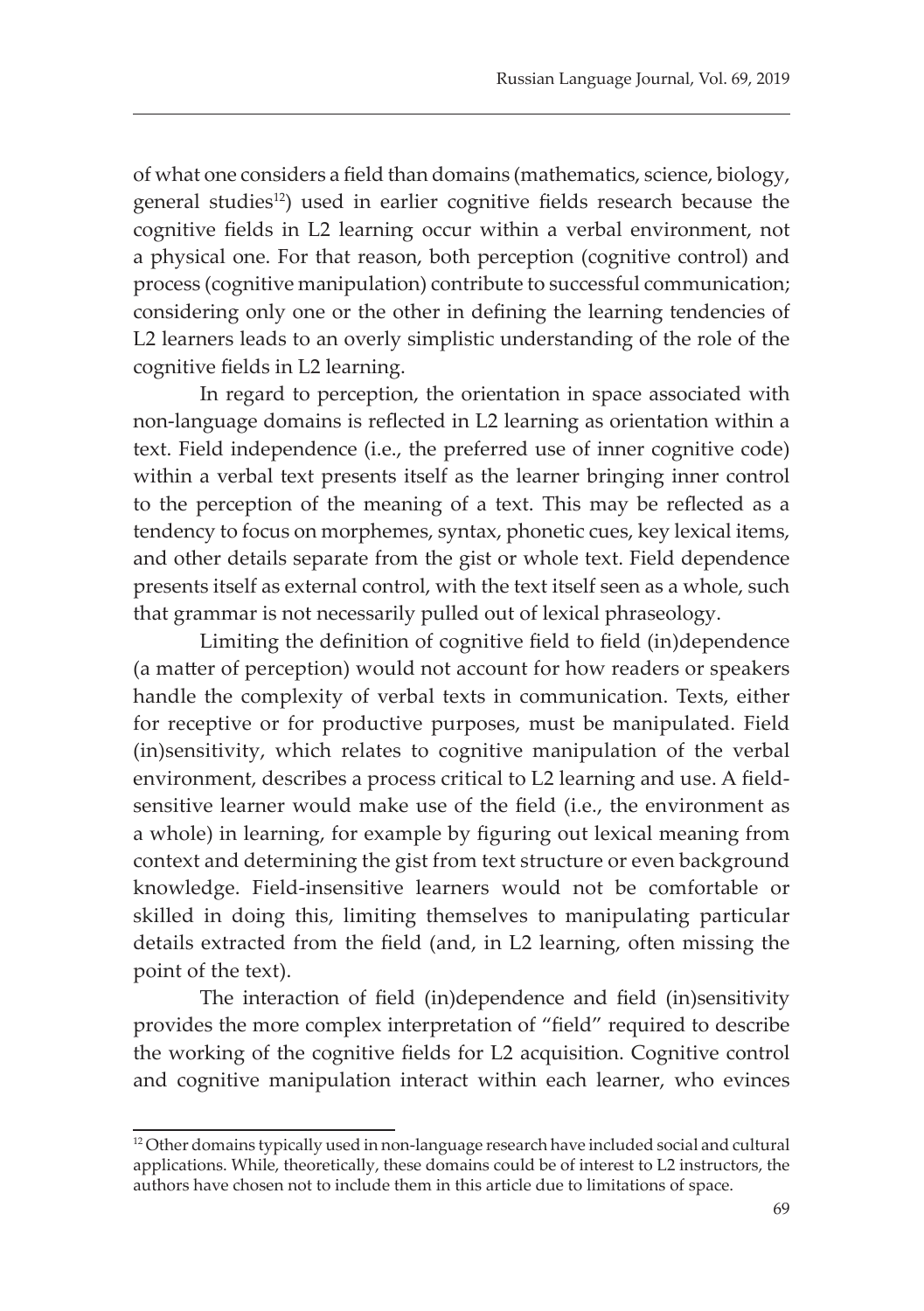a specific preference for cognitive control and a specific preference for cognitive manipulation. Thus, one learner can be field independent and field sensitive, whereas a second can be field independent and field insensitive, a third field dependent and field sensitive, and a fourth field dependent and field insensitive. All four types occur naturally in the L2 learning population though some are more common than others. Each type has significance for the kinds of instruction that produce the most effective and efficient results and enjoyable learning experience.

# **3. The E&L Cognitive Styles Construct**

Between 1992 and 1996, Ehrman and Leaver, after more than a decade of exploring and using a variety of learning style instruments, including those testing for field (in)dependence, with literally thousands of students, decided to simplify this area of research and application. At the same time, they hoped to expand understanding of some of the styles they felt had been theoretically skewed. Among the latter was the concept of field independence and field dependence (Ehrman 1996; Leaver 1997).<sup>13</sup>

The E&L (Ehrman and Leaver 2002), which emerged from this effort, made several contributions to the field:

- (1) overarching categories that simplified and organized the everincreasing number of cognitive styles identified by various researchers;
- (2) deconflation and splitting of the global-analytic juxtaposition, which did not seem to work for all learners (particularly those both global and analytic in orientation), by providing a quadrant approach to related styles: global versus local and synthetic versus analytic; $14$  and
- (3) an expanded and deconflated conception of field (in) dependence and field (in)sensitivity as a quadrant system, adding a language-oriented description of each of the

<sup>13</sup> Development of the E&L also drew upon a general learning styles instrument, the American Global Studies Institute (AGSI) Learning Styles Instrument, which contained many of the same cognitive styles categories. The AGSI Learning Styles Instrument was developed by Leaver and Leaver in the early 1990s in Russian, was then consolidated and published in English in 1996, and later, nearly parallel with the formal and separate appearance of the E&L (Ehrman and Leaver 2002), was revised by Echo Leaver (2000) as the American Council of Teachers of Russian (ACTR) Learning Styles Assessment Tool. It was available for a several years thereafter at www.actr.org/russnet/ALSAT/html.

<sup>14</sup> For further discussion, see Corin and Leaver 2019.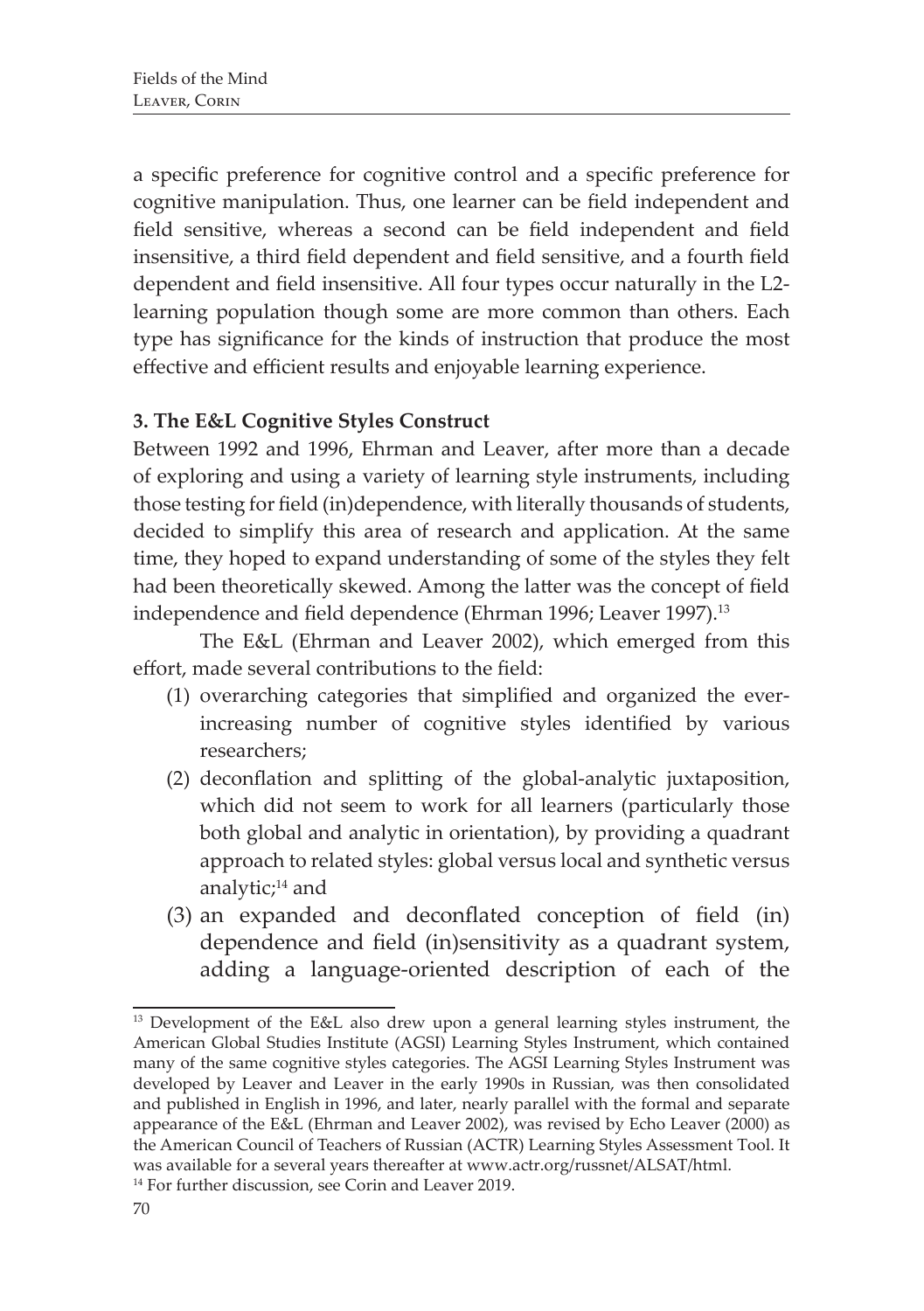quadrants and a mechanism for determining L2 learners' preferences, as distinct from other areas of application (e.g., mathematics or orientation in physical space).

## *3.1. Overarching categories*

The need for a framework to simplify the existing plethora of cognitive style constructs became clear to Ehrman and Leaver as they tried to apply the various constructs (71 as of 2004; Zhang, Sternberg, and Rayner 2012) to their student bodies and research efforts. The use of any one model (lumpers vs. splitters,<sup>15</sup> for example, or the Kolb model<sup>16</sup>) limited the possibility for the model to explain the diversity in any given set of students well enough to allow successful adaptation of instruction to presented learning styles. Yet, the full range of possibilities remained too many to juggle, and selection from within that range could result in subjective, unreliable, and likely invalid generalizations.

To frame their response, Ehrman and Leaver surveyed the full body of theoretical and applied literature devoted to cognitive style constructs present at the time (and essentially to this day). Informed by this comprehensive aggregation of style information, they hypothesized that all validated learning style continua, each with its own opposing poles of style, might be seen as instantiations of an overarching category that they called ECTENIC versus SYNOPTIC. In the E&L, SYNOPSIS represents a holistic or condensing approach to perceiving and processing information. Ectasis, the Greek antonym of synopsis, refers to a stretching out, devolving, or unraveling of information. In essence, "an ectenic activity represents conscious control of what a synoptic activity accomplishes preconsciously" (Ehrman 2001–2005, 51).

## *3.2. Subscales and cognitive style preference profiles*

Based on an analysis of evidence presented in the voluminous

<sup>&</sup>lt;sup>15</sup> Lumpers and splitters, a category proposed by Messic (1976), is incorporated into the E&L, along with similar models, as levelers (synoptic learners) and sharpeners (ectenic learners); the latter terminology was first introduced in the 1950s.

<sup>&</sup>lt;sup>16</sup> The Kolb model (Kolb 1976), later the Kolb Learning Style Inventory Version 4.0 (2011, Kolb and Kolb 2013), combined two continua to create a model with four quadrants: active experimentation, reflective observation, abstract conceptualization, and concrete experience. The E&L reflects these two sets of styles as a subordinate quadrant as well as two continua: reflective (ectenic) and impulsive (synoptic) learning and concrete (ectenic) and abstract (synoptic) learning. The continua were not unique to Kolb.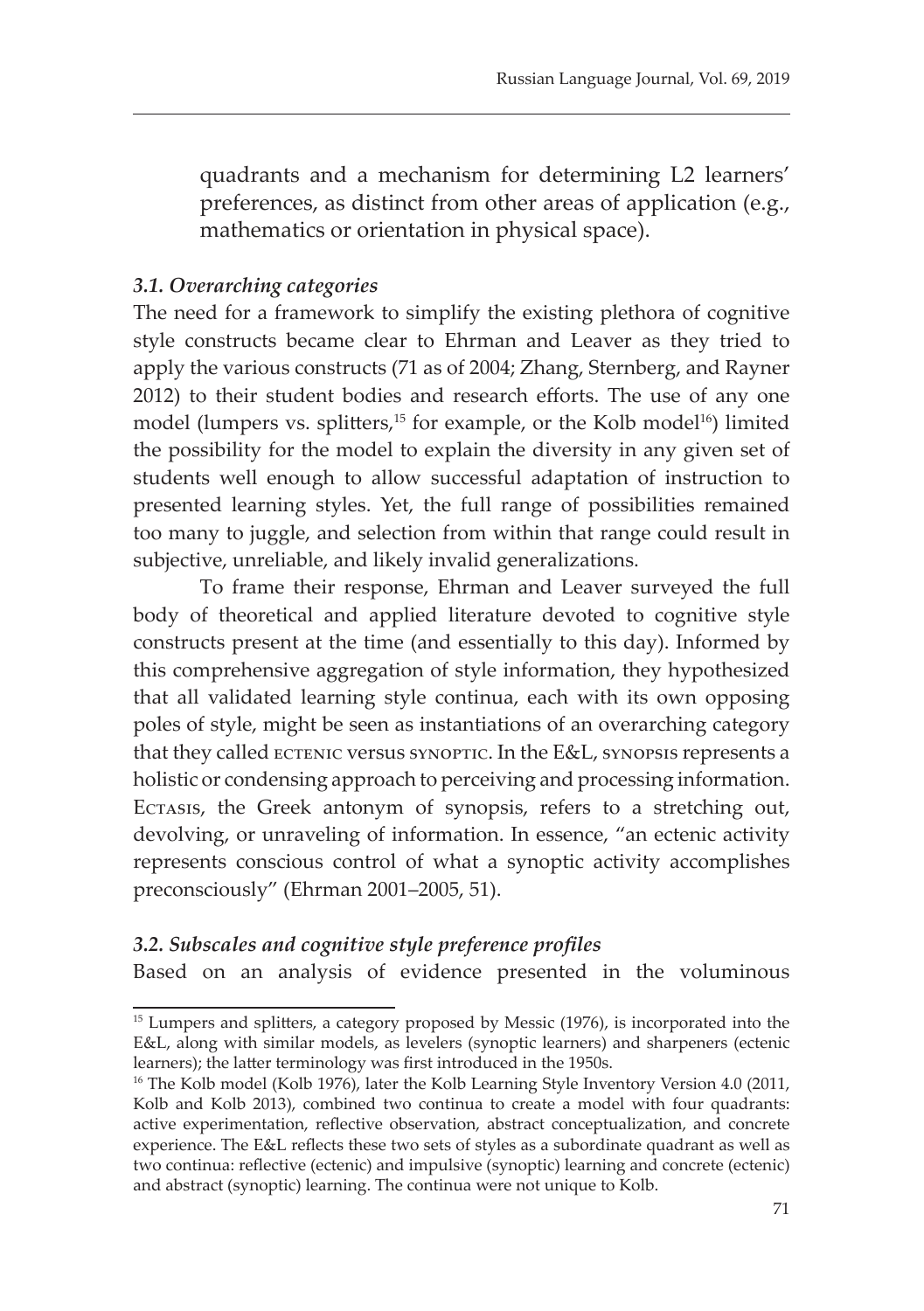psychological research literature, a detailed comparison of the wide variety of models available at the time, and, to some extent, speculation informed by personally conducted research and case studies at US government language institutions spanning two decades and more than 10,000 students, Ehrman and Leaver chose to conceptualize both the overarching category and its subscales (ten in number, including the two fields of mind scales) as continua rather than as simple toggles. That is to say, both aspects (polar values) of each subscale are generally present in all learners, simply to a greater or lesser extent. Any given learner will be more ectenic or more synoptic, but any given ectenic learner is also likely to exhibit at least some weak synoptic traits and vice versa. Thus, for example, field independence would be seen as the far end of the continuum with field dependence being an increasingly greater absence of field independence as one moves toward the opposite end of the continuum, and the same would be true of field sensitivity versus insensitivity.17 The preference profiles for all of the subscales, taken together, represent learners' overall LEARNING STYLE PREFERENCE PROFILE, which can extend from ectasis (ectenic learning) to synopsis (synoptic learning) with an essentially infinite variety of possible individual profiles for the various subscales.<sup>18</sup>

# **4. Fields of the mind subscales of the E&L**

As explained above, Ehrman and Leaver realized that the prevalent (especially prior to Ehrman 1996) definitions of field (in)dependence conflated multiple traits: the fields of cognitive control (field [in]dependence) and fields of cognitive manipulation (field [in]sensitivity).19 Moreover, field (in)dependence and field (in)sensitivity represented continua rather than toggles. Ehrman and Leaver were also confronted with two additional questions:

<sup>&</sup>lt;sup>17</sup> In fact, the prevalent view of field independence versus field dependence from the outset of research (cf. Asch and Witkin 1948a, 1948b) had been that it is a continuum.

<sup>18</sup> The ten E&L subscales are (1) field sensitive–field insensitive, (2) field independent–field dependent, (3) leveling–sharpening, (4) global–local, (5) impulsive–reflective, (6) synthetic– analytic, (7) analogue–digital, (8) concrete–abstract, (9) random (non-linear)–sequential (linear), and (10) inductive–deductive (Leaver 2019). Version 3 (the current version) of the E&L questionnaire, along with a scoring template that contains brief definitions of each subscale and the overarching categories, can be found at https://sites.google.com/view/ fom-supplement/home, see scannable QR code in the Appendix.

 $19$  This same conflation had been problematically present in the then-accepted definitions of global and analytic learning (see Corin and Leaver 2019).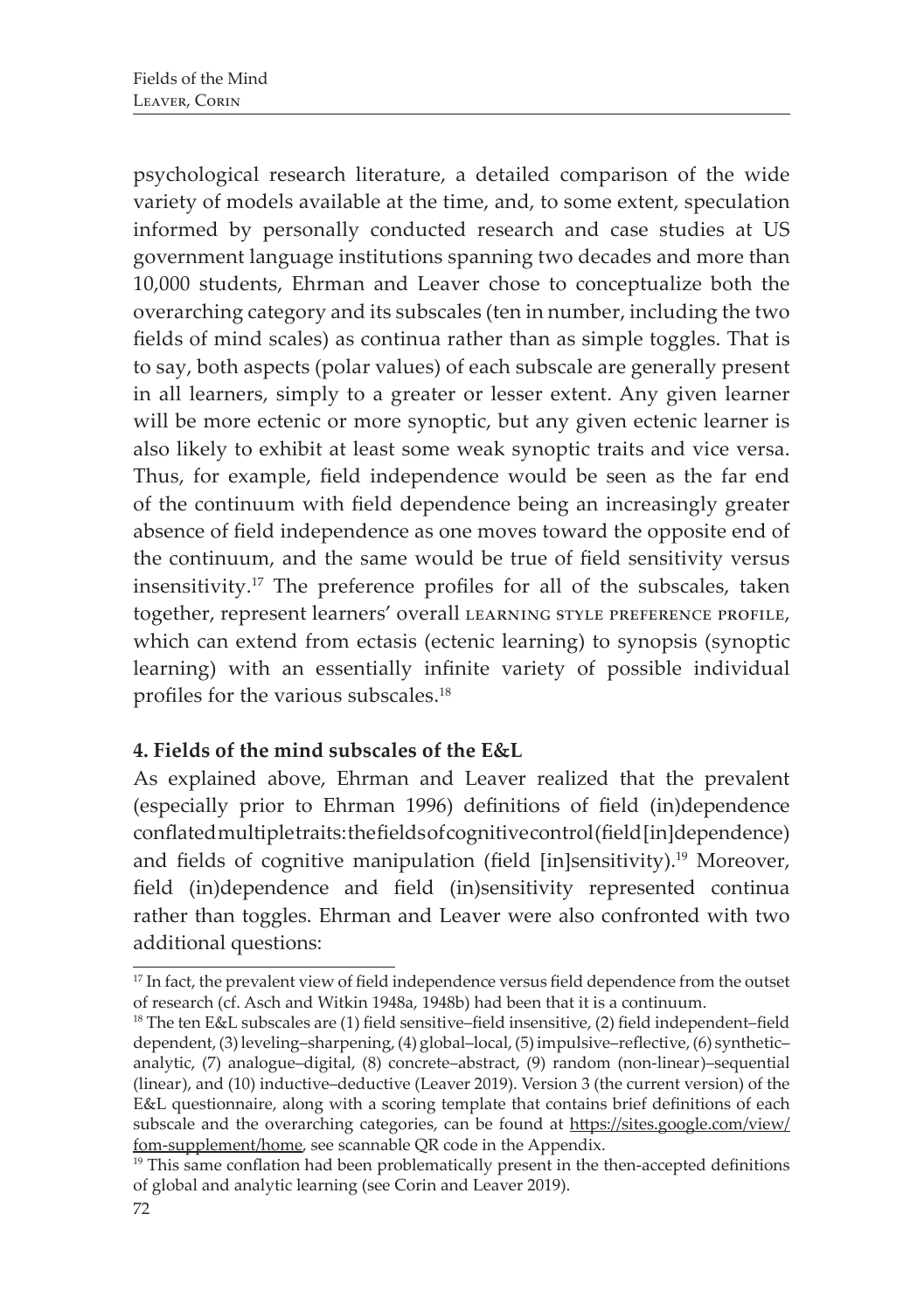- (1) Do the fields of cognitive control and cognitive manipulation fit into the overarching categories of ectasis (ectenic learning) and synopsis, as suggested earlier in this article, and if so, how?
- (2) Is the Group Embedded Figures Test (GEFT) adequate for determining both fields of cognitive control and fields of cognitive manipulation—and would application of the results to L2 acquisition be valid?

## *4.1. Alignment of the cognitive fields with the overarching categories*

Ehrman and Leaver had initially aligned field independence with ectenic learning and field dependence with the synoptic group of learning styles. However, correlation studies by Ehrman at the FSI (including an initial validation study with  $n > 1300$ ) showed a consistently high correlation (as much as .8) between field independence and synoptic learning, as well as between field dependent learning and ectasis.<sup>20</sup> The results of testing by other researchers (Moslemi and Dastgoshadeh 2017; Yasuda  $2019)^{21}$  also showed a consistent alignment with the overarching categories as in the FSI studies.<sup>22</sup> A factor analysis by Yasuda (2019) on a group of 471 Japanese adult learners of English, including beginning to highly advanced levels of proficiency, showed a negative correlation between field dependence and field sensitivity, with both field independence and field sensitivity aligning with synoptic styles. Even more convincing was a finding by Kheirzadeh and Kassaian (2011), who conducted a study of success in acquiring listening comprehension in English as a Foreign Language (EFL). Based on the presentation of a global task, they had expected field-dependent learners to perform

<sup>20</sup> While FSI validation studies on the E&L have been mentioned in a number of publications (e.g., Ehrman and Leaver 2003), sharing of the actual data is difficult since the studies were conducted at a government institution and the results generally not made publicly available.

<sup>&</sup>lt;sup>21</sup> These correlational studies were done on three different L2-learning populations: Iranian, Turkish, and Japanese, respectively. In the case of the Iranian and Japanese students, the results fully paralleled the FSI results, showing strong positive correlations between field sensitivity and field independence. In the case of the Turkish students, where the n (102) was much lower and might therefore be less reliable, a strong positive correlation was found between field sensitivity and field dependence and a weak positive correlation between field sensitivity and field independence. Of course, culture could also have played an undetermined role.

 $22$  These studies also supported their hypotheses that the fields were continua, not bipolar "toggles," and not a singular trait (or two parallel traits), but a quadrangular nexus of traits.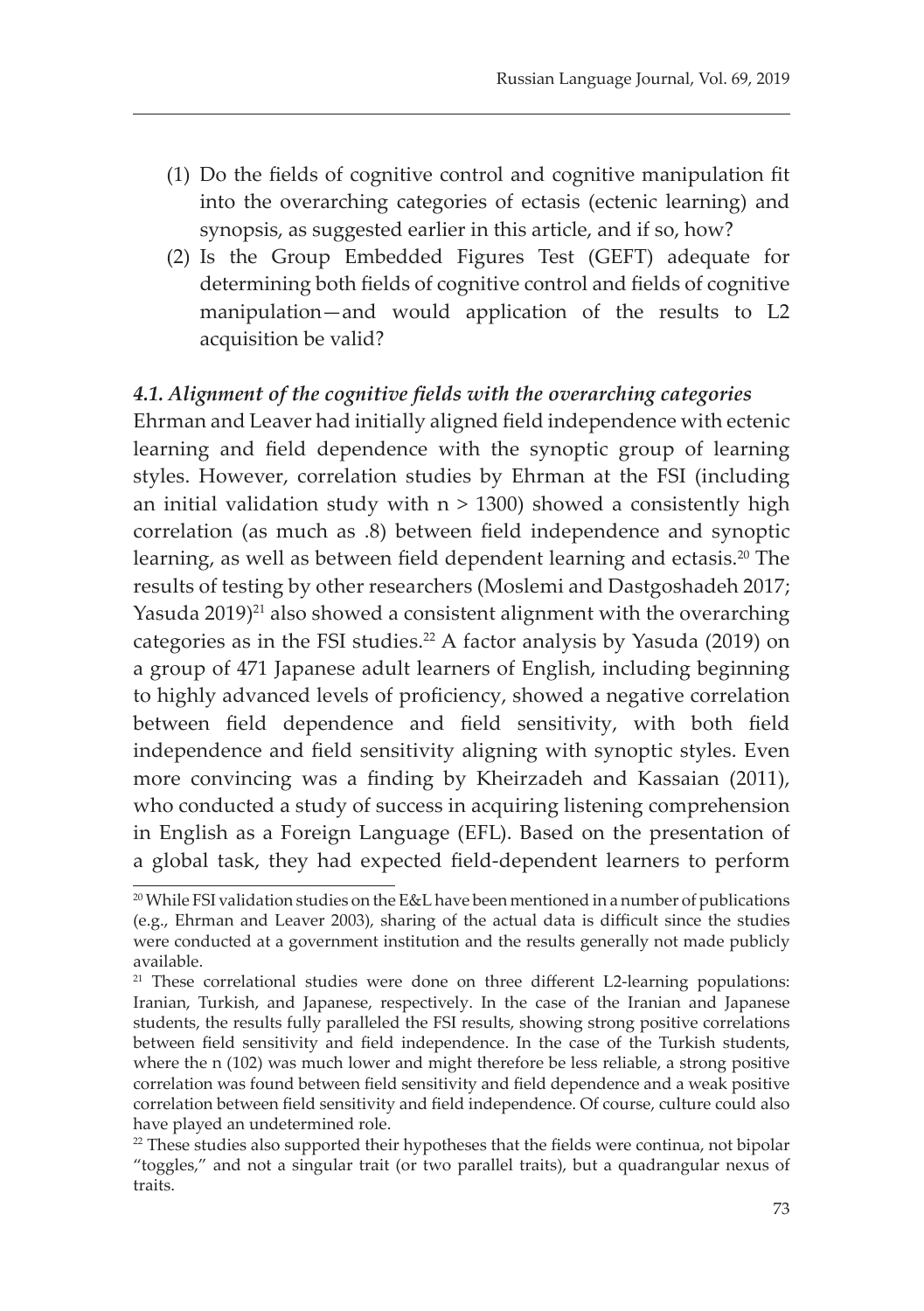better than field-independent learners. In fact, as in the E&L validation studies, they found the opposite: field-independent learners performed better, indicating an alignment between synoptic (global) and fieldindependent learning.

Though such results initially seemed counterintuitive—and might not hold for fields other than L2 acquisition—Ehrman and Leaver concluded that they were reasonable for their learner populations and revised their original quadrant approach to that shown in Figure 2.

| Figure 2. Fields of mind quadrant of the E&L. |  |  |  |
|-----------------------------------------------|--|--|--|
|-----------------------------------------------|--|--|--|

| Synoptic                                                                                                                                                                  | Ectenic                                                                                                                                       |  |
|---------------------------------------------------------------------------------------------------------------------------------------------------------------------------|-----------------------------------------------------------------------------------------------------------------------------------------------|--|
| Field independence (Trait A/cognitive<br>control): perceives material separately<br>from its context                                                                      | Field dependence (Trait A/cognitive<br>control): requires context and does<br>not focus on anything in isolation                              |  |
| Field sensitivity (Trait B/cognitive<br>manipulation): picks up material as<br>part of context by "osmosis" and uses<br>it, as needed, for understanding or<br>production | Field insensitivity (Trait B/cognitive<br>manipulation): makes little or no use<br>of the whole context and excludes<br>"incidental" learning |  |

Explaining the alignment of field independence with synopsis, Ehrman and Leaver supposed that both of these preferences, one narrower and one broader, shared an inner-focused (i.e., self-dependent) orientation (noted above also in respect to the early field [in]dependence research based on physical space). Specifically, field-independent learners autonomously perceive salient parts of the text in a decontextualized way<sup>23</sup> whereas the field-sensitive learner AUTONOMOUSLY USES the full language environment, including the actual text, background knowledge pertinent to the text, and even the social environment in which the learner is located, to process the meaning of the text (Leaver, Ehrman, and Shekhtman 2005).

<sup>&</sup>lt;sup>23</sup> Field-dependent learners, by contrast, tend not to make this type of separation and perceive the parts (words, syntax) together with the whole (text) as one piece, often memorizing, repeating, and using entire phrases in communication without regard to the grammatical or syntactic patterns within them.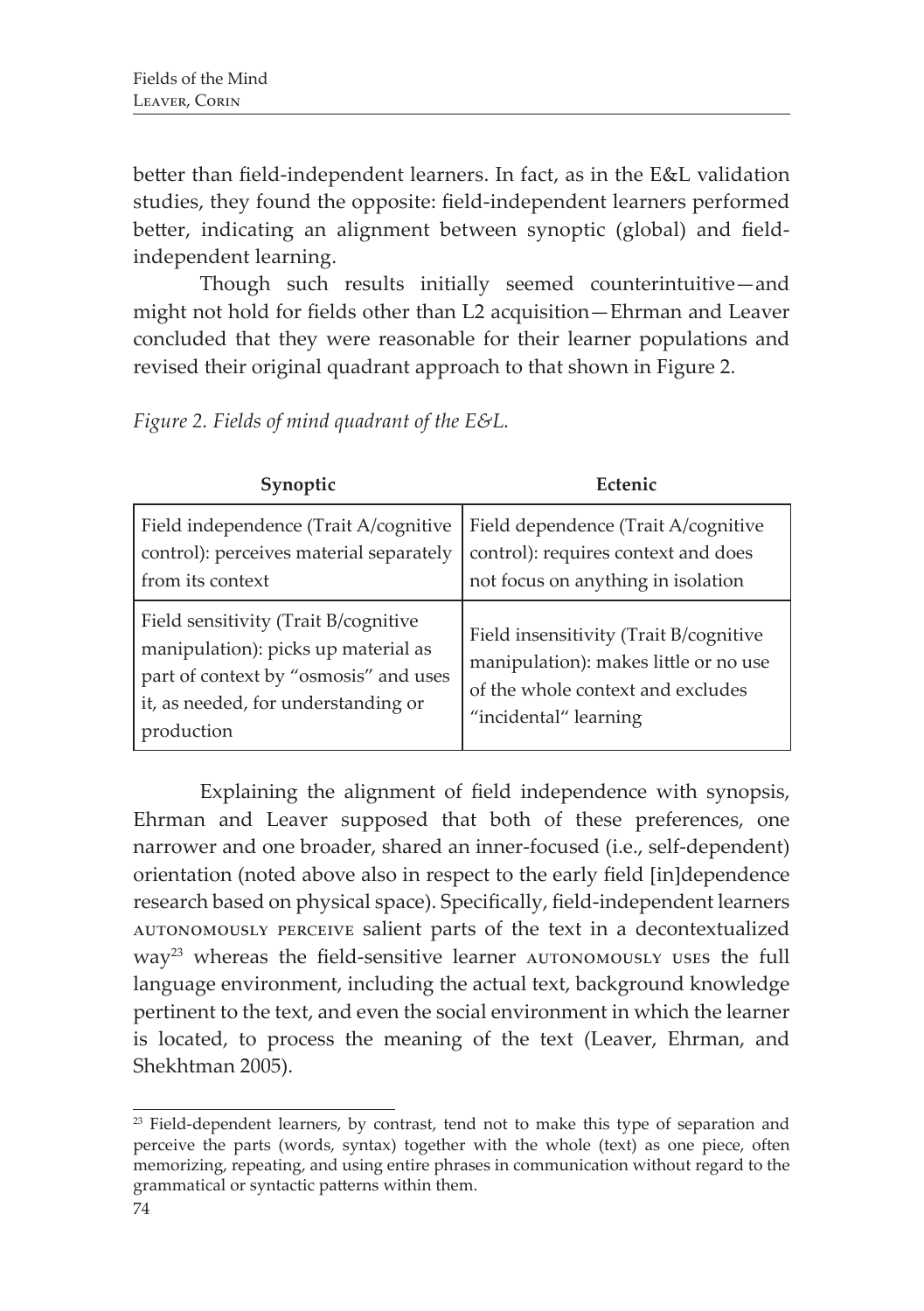# *4.2. E&L versus GEFT*

The results of the validation studies stemmed from the use of the E&L Cognitive Styles Construct Questionnaire (Ehrman and Leaver 2002), which, for the fields of the mind subscales, focused exclusively on their application to verbal aspects of cognition and included both questions of perception and process.

The GEFT, on the other hand, had two weaknesses. First, it was originally proposed for students of mathematics and then stretched to include other areas of study, including application to L2 learning, without considering particular aspects of L2 acquisition that might make it different from acquisition of other kinds of knowledge. This included the emphasis on proficiency, rather than achievement, in contemporary classrooms. Second, it focused exclusively on field (in) dependence (perception), leaving questions of field (in)sensitivity (process) unexamined.

# **5. Critiques of the Fields of the Mind construct**

The more articulated, quadrant-based delineation of the cognitive fields proposed by the E&L Construct, along with the associated validation and factor analysis studies conducted on it, provide answers to concerns raised in critiques by Khoury (2013), Yasuda (2016), Cárdenas-Claros (2005), as well as others with similar criticisms not included in this article. It also makes it possible to explain earlier studies on student success.

## *5.1. Khoury*

Khoury (2013), arguing from theory, contended that the E&L should have posited field sensitivity as the opposite of field independence. That is, he considered field sensitivity and field independence to be two polar opposite values of a single category, equating the absence of a particular kind of cognitive control (field independence) with the presence of a particular kind of cognitive manipulation (field sensitivity). In so doing, he made the error of conflating perception and process that has frequently clouded an understanding of the cognitive field concepts.

As noted above, research has shown that the alignment of the cognitive fields with the overarching categories is counterintuitive. Quantitative research, exploratory factor analysis, and validation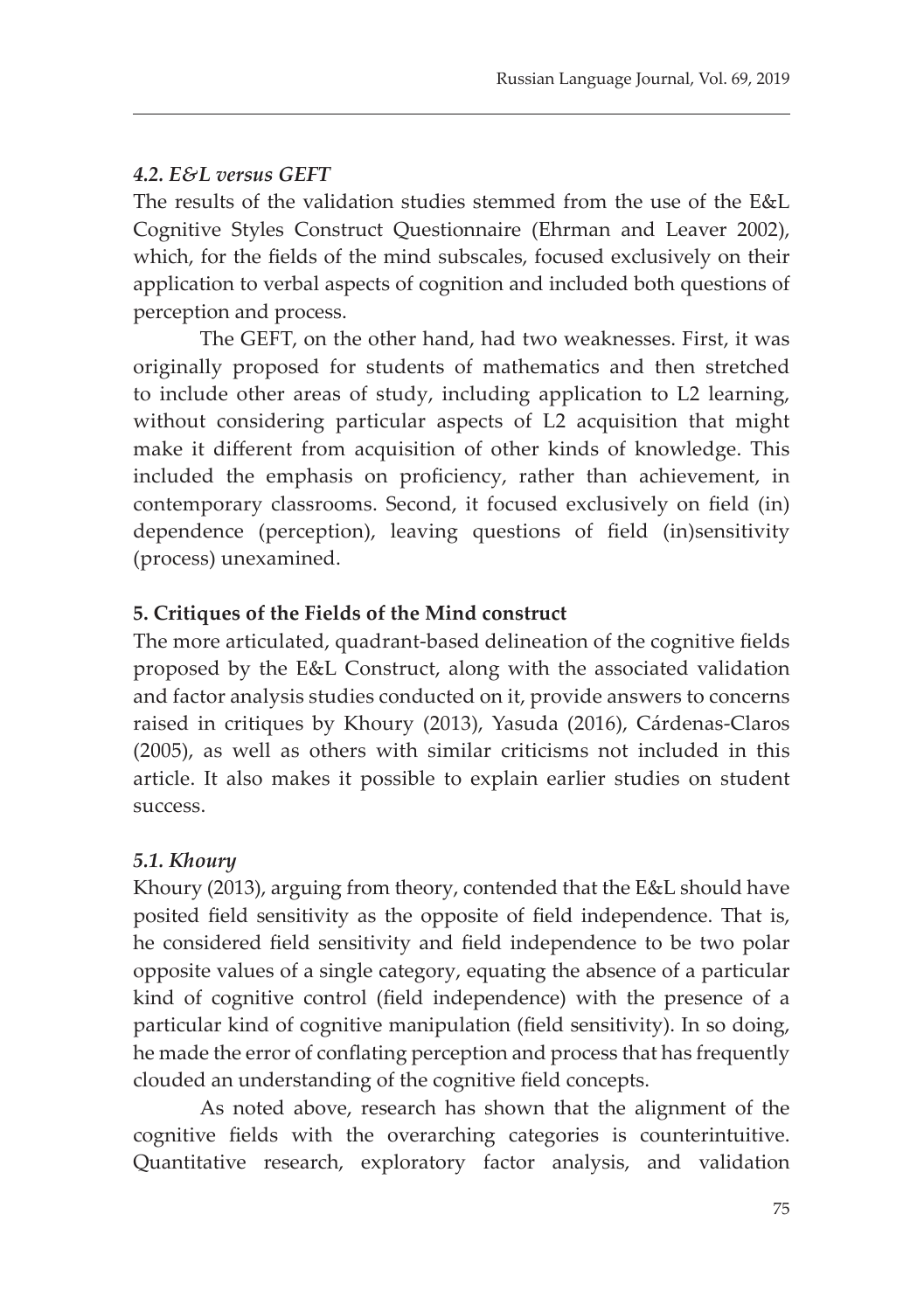studies have consistently demonstrated a positive correlation between field sensitivity and field independence, $24$  not the negative correlation that would have been required by Khoury's proposed collapsing of the categories of cognitive control and cognitive manipulation. In Khoury's model (Option Two [Khoury 2013, 893]), field sensitivity would fall within the synoptic reaches of a collapsed cognitive field, but field independence would fall within the ectenic reaches, in contradiction to research findings.

Likewise, research about student preferences for error correction, conducted by Moslemi and Dastgoshadeh (2017), using the E&L, gave results in line with the predictions made by Ehrman and Leaver (2003) and Dörnyei (2005) that synoptic learners will tend to rely on subconscious control whereas ectenic learners will prefer to rely on conscious control. In line with these predictions, the results obtained from the Moslemi and Dastgoshadeh study showed that synoptic learners preferred indirect correction, while ectenic learners preferred to be corrected directly. According to Moslemi and Dastgoshadeh (2017), given that synoptic learners are often both field independent and field sensitive, they can be expected to be more autonomous, thereby explaining the desire for more indirect correction, whereas ectenic learners, as field insensitive and field dependent, could be expected to need and want direct correction.25

## *5.2. Yasuda*

Yasuda (2016) opined that many learning-style concepts, especially those of the cognitive fields, are ambiguous due to poorly defined and unvalidated categories. This shared concern prompted Ehrman and Leaver to further define the concept of cognitive fields.

Yasuda's complaint that perceptual cognitive fields had been poorly defined and unvalidated for L2 learners could have been answered by the validation research conducted at the FSI if not for the unavailability of the data to the nongovernment academic community. Ultimately, Yasuda (2019) made a personal effort to validate the categories in the E&L, using the E&L definitions and including the full range of proficiency levels

<sup>24</sup> See Ehrman and Leaver (2002) and Yasuda (2019).

<sup>&</sup>lt;sup>25</sup> Other correlative subscale categories could also explain or reinforce these preferences in that synoptic learners tend to be inductive learners (moving from examples to rule), and ectenic learners tend to be deductive (moving from rule to examples or application). This category may have had as strong an influence on the results as the cognitive fields credited by Moslemi and Dastgoshadeh.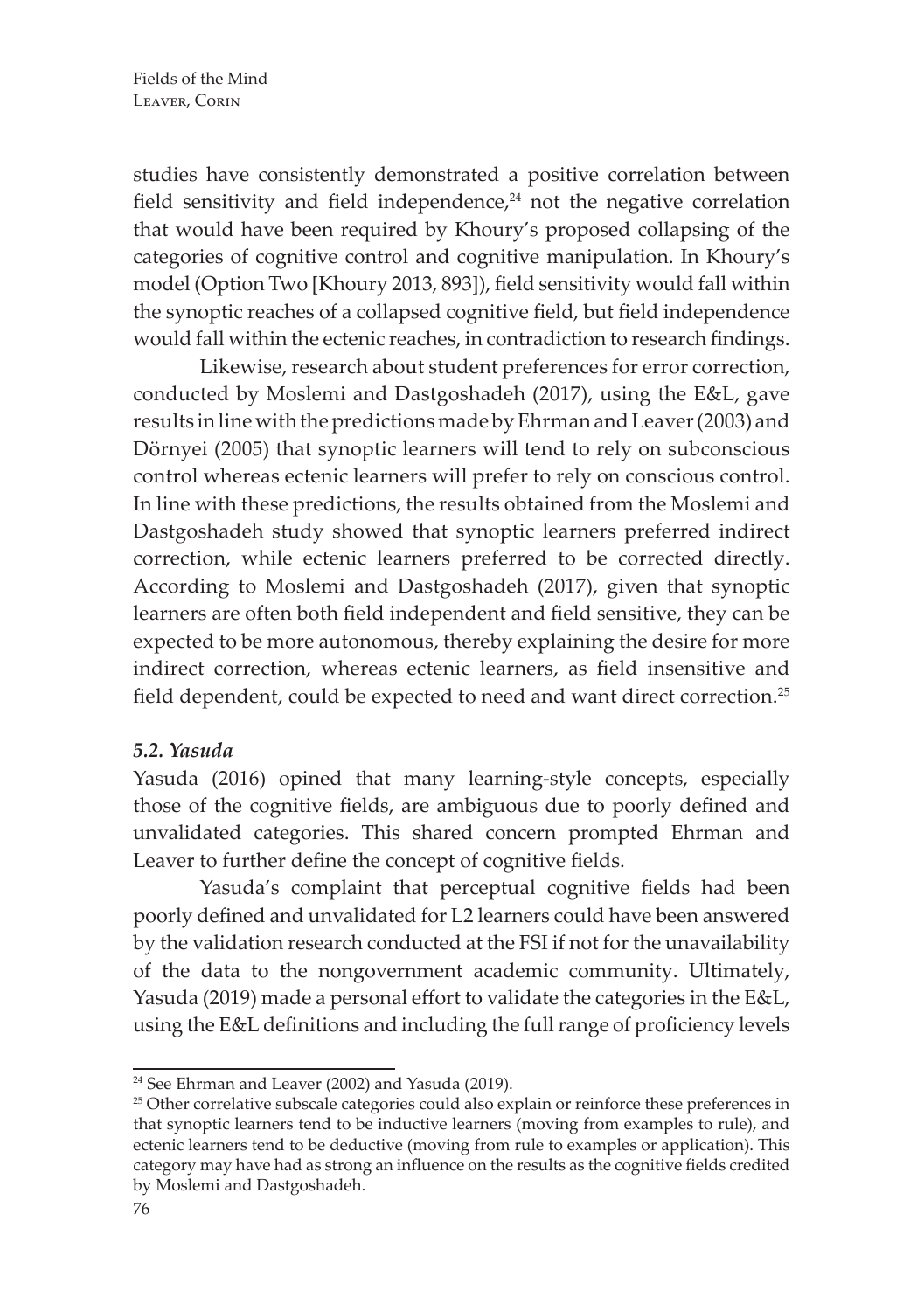among the respondents as in the FSI study.<sup>26</sup> An exploratory factor analysis of 471 Japanese students learning English confirmed the definition and alignment of the subscales within the E&L. Field dependence correlated negatively with field sensitivity and with all the synoptic categories, placing it within the reaches of ectasis, in keeping with the findings of Ehrman and Leaver and Moslemi and Dastgoshadeh and providing yet another response to Khoury's criticism.

## *5.3. Cárdenas-Claros*

Based on a study of field-(in)dependent learners in a Computer Assisted Language Learning (CALL) environment, Cárdenas-Claros (2005) stated that no differences could be found between field-independent and fielddependent learners. Both groups displayed the same range of performance success, showed no statistical significance for preferred use of transcripts or for dictionary use, and exhibited no significant differences in tested behaviors.

The fact that Cárdenas-Claros did not find distinctions between field-independent and field-dependent learners does not mean that there are not distinctions in learning preferences associated with cognitive control and control manipulation. Cárdenas-Claros's failure to find preferences could stem from use of the GEFT, which was not developed with L2 learners in mind, or the results could have come from a skewed group in which more auditory learners were included than visual or motor learners. Yet another explanation could be that the study population came from a group highly balanced along the ectenic–synoptic continuum; even though the cognitive fields might not have been evenly distributed, the overwhelming influence of an ectenic–synoptic balance of the other eight subscales might have been sufficient to provide the study's result of no significant preference relative to cognitive fields.

## **6. Implications for learning and instruction**

This more articulated definition of the cognitive fields provides a basis for teachers to better understand learners' ways of approaching L2 learning, as well as a guide for curricular and instructional adaptation to support

<sup>&</sup>lt;sup>26</sup> Yasuda also expressed concern that the few cognitive field studies conducted on L2 learners inappropriately used the GEFT (which did not account for all aspects of L2 acquisition) and, more important, focused only on the lower levels of proficiency.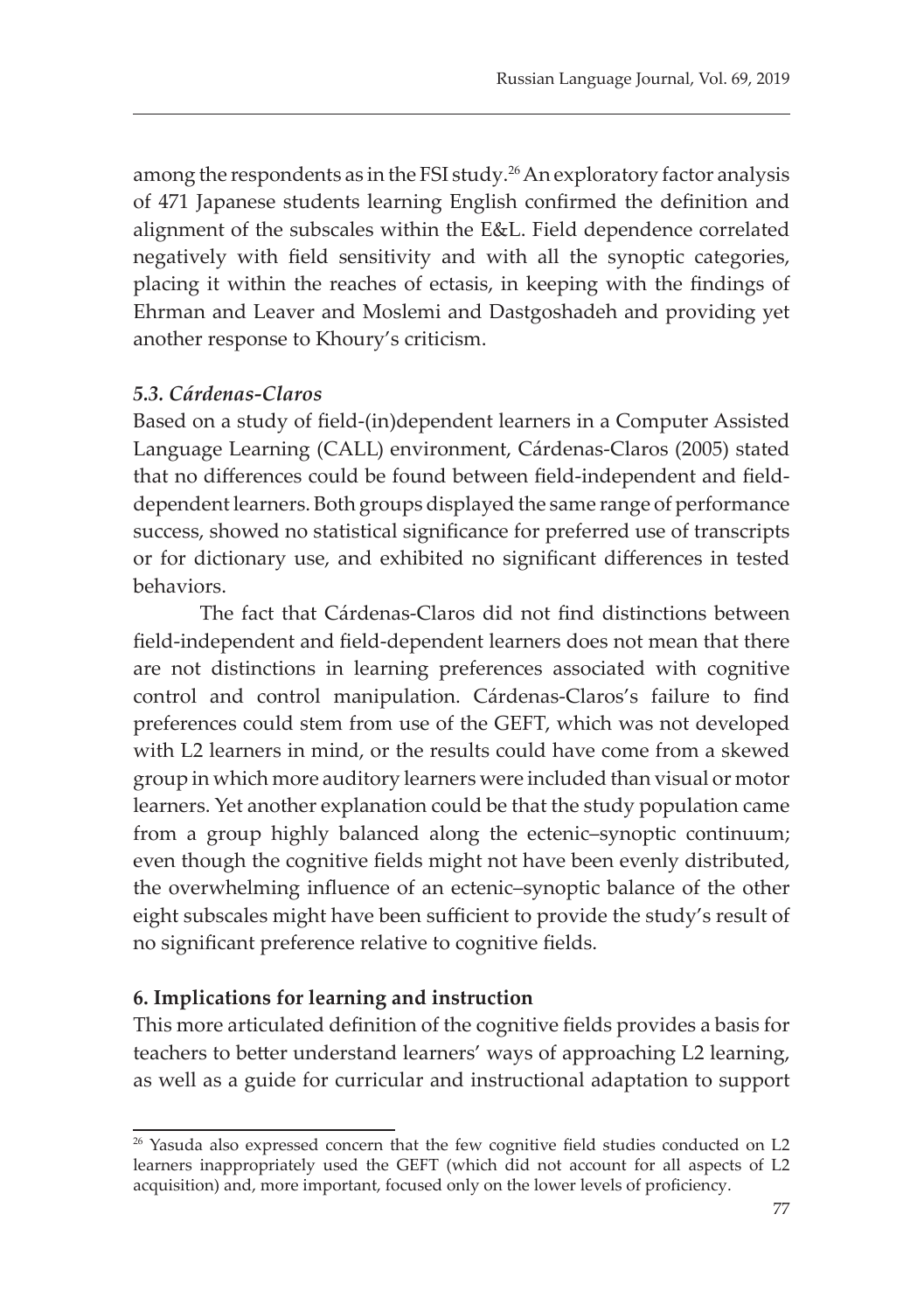classroom diversity. Variability among students depending upon the strength of their field independence and field sensitivity has implications for teaching grammar, vocabulary, listening, reading, speaking, and writing. Instructors and program coordinators can make use of this kind of knowledge to minimize attrition and increase student success.

# *6.1. Grammar instruction*

Grammar provides perhaps the clearest elucidation of all permutations of the field variants. Learning grammar as an abstract system out of context would be an example of a field-independent approach, while a fielddependent approach would involve learning grammar within its larger context, perhaps memorizing it as chunks of discourse. Field-sensitive learners would be able to determine grammar rules inductively through comparing a series of grammatical expressions or the appearance of a grammatical concept in multiple contexts. The field-insensitive learner may be uncomfortable doing this and need or prefer to have the grammar usage explained deductively by an instructor or textbook, unless that learner is also field dependent.

## *6.2. Vocabulary instruction*

Similar differences prevail in the acquisition of vocabulary. In studies reported by Tinajero et al. (2011), field-independent learners used internal cues in the acquisition of new lexica, approaching the understanding of new words analytically, breaking them into component parts and restructuring them in ways that helped their comprehension and memorization. Field-dependent learners, on the other hand, approached the learning of new vocabulary through the mechanisms of passive data collection or trial and error. In some cases, field-dependent learners have misunderstood and misused vocabulary, even in their own language, for years before an "ah-ha moment" has hit them. Field-sensitive learners, who are usually broadly synoptic, can intuit the underlying lexical system of a language. Field-insensitive learners typically approach vocabulary learning in a rote fashion.

# *6.3. Instructional adaptation*

For teachers wishing to adapt instruction to the learning styles of their students, choices can be complex. Learners are typically not at one pole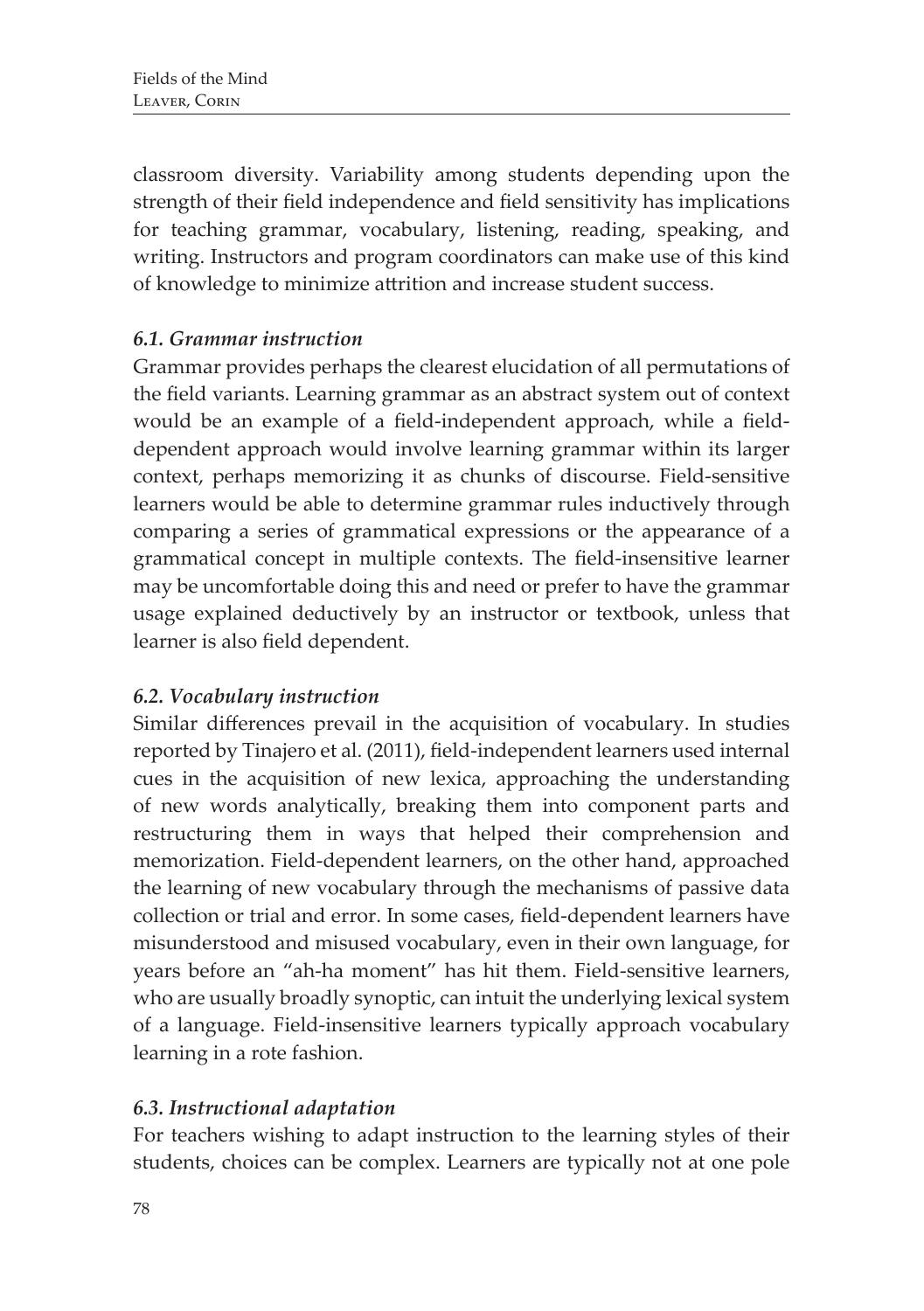or another but exhibit a combination of weak and strong preferences along parallel and intersecting continua of which the cognitive fields are just two, such that every student will present a different profile. Nonetheless, broad swaths of students can be reached by ensuring that activities and materials have something for everyone. For every mode of communication, adaptive teachers can find ways to incorporate activities and materials compatible with all cognitive field permutations in teaching reading, writing, listening, and speaking.27

#### *6.4. Error correction*

Error correction studies, in general, have resulted in contradictory results. Some have concluded that learners should be corrected on the spot (e.g., Khansir and Pakdel 2018). Others have concluded that learners should not be interrupted while speaking but corrected after they have finished, if at all, or that only certain kinds of errors should be corrected (Amara 2015); some of those who support this approach to error correction fear that overt and immediate correction can lead to the development of an affective filter, impeding learners' willingness to speak (Lightbown and Spade 2006). Yet others, more aware that other variables might be involved, have noted that their studies are inconclusive (e.g., Tedick and de Gortari 1998).

Leaver, in conducting applications of the E&L in a number of venues in the United States and abroad, began to notice that the learning style composition of a studied group predicts the effects of various approaches to error correction. The E&L thus helps to clarify weaknesses in the research design of some error correction studies that ignore cognitive-style differences among the studied populations.<sup>28</sup> Consequently, Leaver proposed a decision-making tool (see Figure 3) for error correction, in which she differentiates between mistake and error. A mistake is an accident—misspeaking, misreading, miswriting, typo—in which case the correct form is known to the learner. An error

<sup>&</sup>lt;sup>27</sup> Additional research and further elucidation of the concepts can be found in Fields of the Mind (Corin and Leaver 2019) along with specific suggestions for adapting instruction to cognitive field preferences. Suggestions for each of the modes of communication can also be found at https://sites.google.com/view/fom-supplement/home, see scannable QR code in the Appendix.

<sup>&</sup>lt;sup>28</sup> Note the similar conclusion by Martinez (2006), who suggests learning styles as one of the unexamined components that can influence the results of error correction and error correction studies.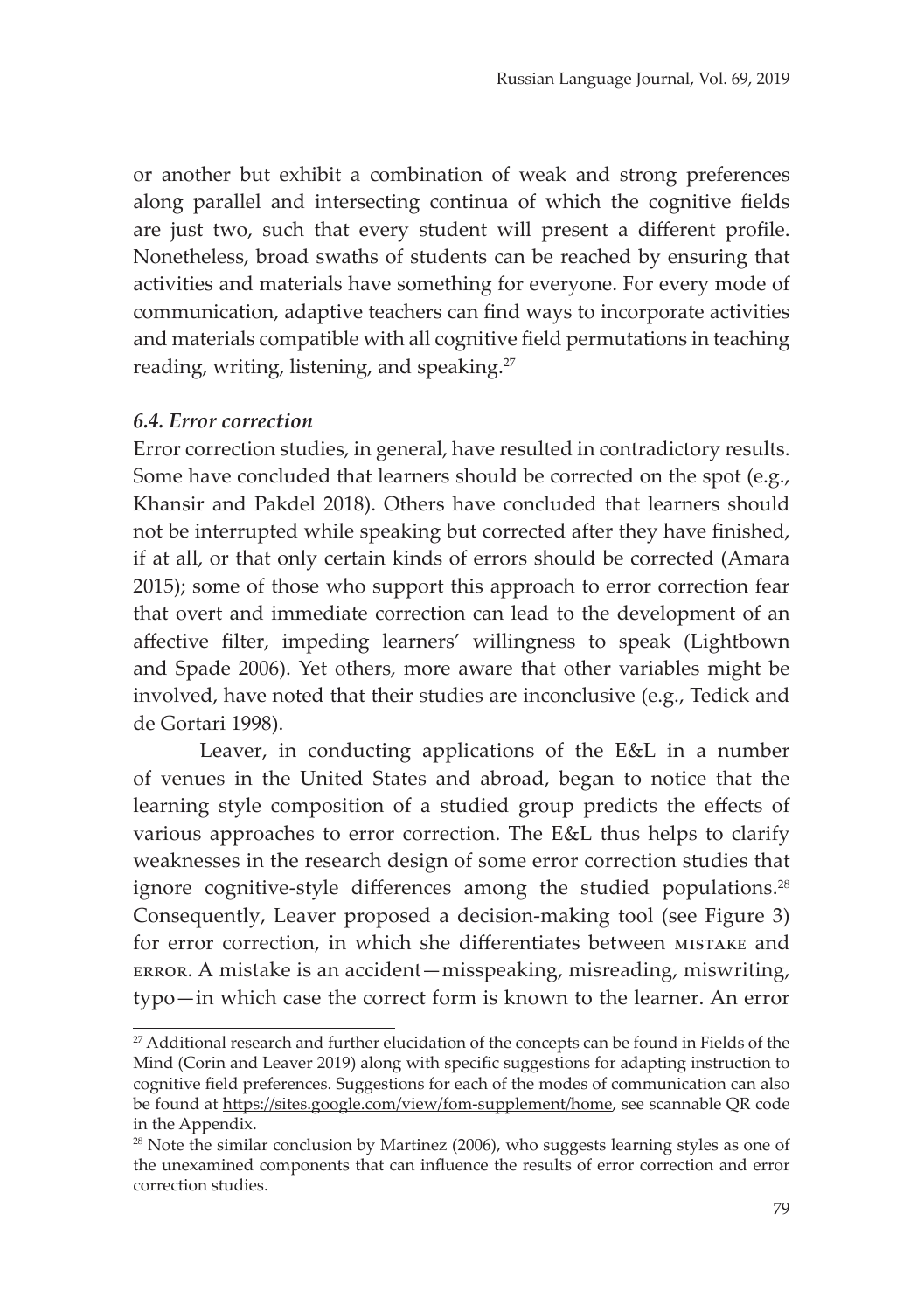may be a direct translation from the native language, some form of incorrect learning, or even a guess, in which case the correct form is not known to the learner.<sup>29</sup>

|                | Synoptic       | Ectenic        |
|----------------|----------------|----------------|
| <i>Mistake</i> | DO NOT CORRECT | DO NOT CORRECT |
| Error          | L ATER-        | ON THE SPOT    |

Use of the grid, or model,<sup>30</sup> illustrated in Figure 3 has provided extensive anecdotal evidence<sup>31</sup> that differences in cognition warrant parallel differences in error correction in accordance with these criteria.<sup>32</sup> The model also reflects the findings of Moslemi and Dastgoshadeh (2017) in their error correction study exploring the relationship between cognitive fields and error correction preferences.

# *6.5. Variation with proficiency level*

A search of the literature reveals no readily available research results correlating high levels of language skills, defined as native-like proficiency, with any of the cognitive fields. This is unsurprising for several reasons. Few subjects are available for study because few

<sup>&</sup>lt;sup>29</sup> The distinction between error and mistake as a construct for correcting inaccurate language was introduced at the FSI in the 1980s; to the best of the authors' knowledge, the FSI has not chosen to share these concepts with the L2 field except through personal communications and first-hand knowledge of one of the authors.

<sup>&</sup>lt;sup>30</sup> Although the model differentiates simply between the two poles of the overarching synoptic–ectenic category, the supposition is that most synoptic learners will display fieldindependent and field-sensitive traits and most ectenic learners field-dependent and fieldinsensitive traits. If only the fields of the mind are known, it would thus generally be safe for an instructor to use the whole (the overarching category) for the part (the cognitive field subscales).

<sup>&</sup>lt;sup>31</sup> While the model has been taught extensively throughout the countries of the former Soviet Union, the Middle East, and Latin America, including obtaining informal correlations of learning style and error correction preferences and effectiveness, formal validation studies have not taken place and are warranted.

<sup>&</sup>lt;sup>32</sup> This is derived from use with thousands of learners in government language programs in the United States and a wide variety of academic programs in at least twenty-four countries where Leaver conducted faculty-development workshops on the topic of teaching to diversity, including error correction.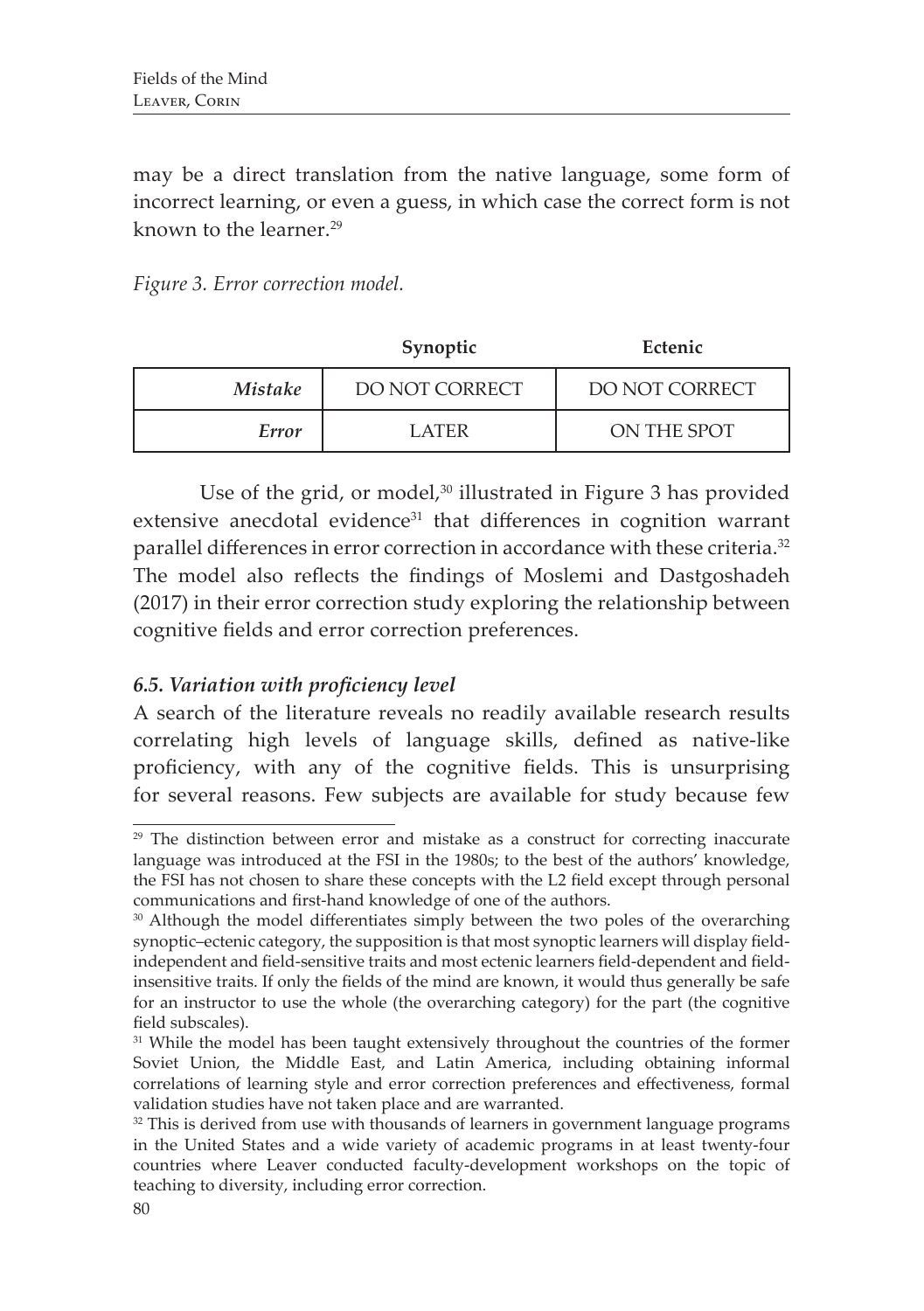learners reach near-native levels (Martin 2014), few programs teach to the near-native levels,<sup>33</sup> and the demand for research at this level is low. Moreover, by the time learners approach near-native proficiency, they have refined their strategies, compensated for their weaknesses, and developed strong metacognitive skills superordinate to any style preferences.

The little available research suggests that variation exists in how students reach the highest levels, including how any one student reaches the highest levels in two different languages, with both ectenic and synoptic approaches needed (i.e., flexibility in learning style is advantageous). One of the few studies that can provide some insight into what the role of cognitive field preferences might be was conducted on initial-acquisition Russian-language learners at the FSI (Leaver 1986). This study examined the relationship between left-brain and right-brain dominance, $34$  the curve of improvement in L2 proficiency over time, and the level of achieved proficiency in one year of intensive study and, for some, a follow-on sixmonth advanced course.<sup>35</sup>

Leaver found that left-hemisphere students (generally ectenic, most often field insensitive, and approximately 50% field dependent and 50% field independent) struggled at the beginning of courses taught via communicative language teaching. Once they reached professional levels of proficiency (ILR 3), however, they rapidly reached ILR 4. Of the 50% who did not reach ILR 4, most failed to reach even ILR 3. The successful left-hemisphere learners tended toward field independence, supporting some of the earliest cognitive field research, although most of that research focused on lower levels of L2 proficiency.

Most right-hemisphere dominant students (tending toward field independence and field sensitivity) encountered few obstacles at lower

<sup>&</sup>lt;sup>33</sup> State Department and Department of Defense language training goals, as well as the national flagship language programs, where one might expect native-like output, aim only to the professional (ILR 3) level, not to the near-native level (ILR 4), and with the exception of the Language Flagships, it is difficult to find programs routinely producing students at and above the ILR 4 (ACTFL Distinguished) level of proficiency.

<sup>&</sup>lt;sup>34</sup> Hemisphericity was determined by Your Style of Thinking and Learning (Torrance et al. 1978).

<sup>&</sup>lt;sup>35</sup> All students who enrolled in the FSI six-month advanced course at a professional level of proficiency (ILR 3) in the years 1984–1990 achieved the course goals of near-native (ILR 4) proficiency. US government language proficiency level descriptions (ILR levels) can be found online at https://www.govtilr.org/Skills/ILRscale1.htm.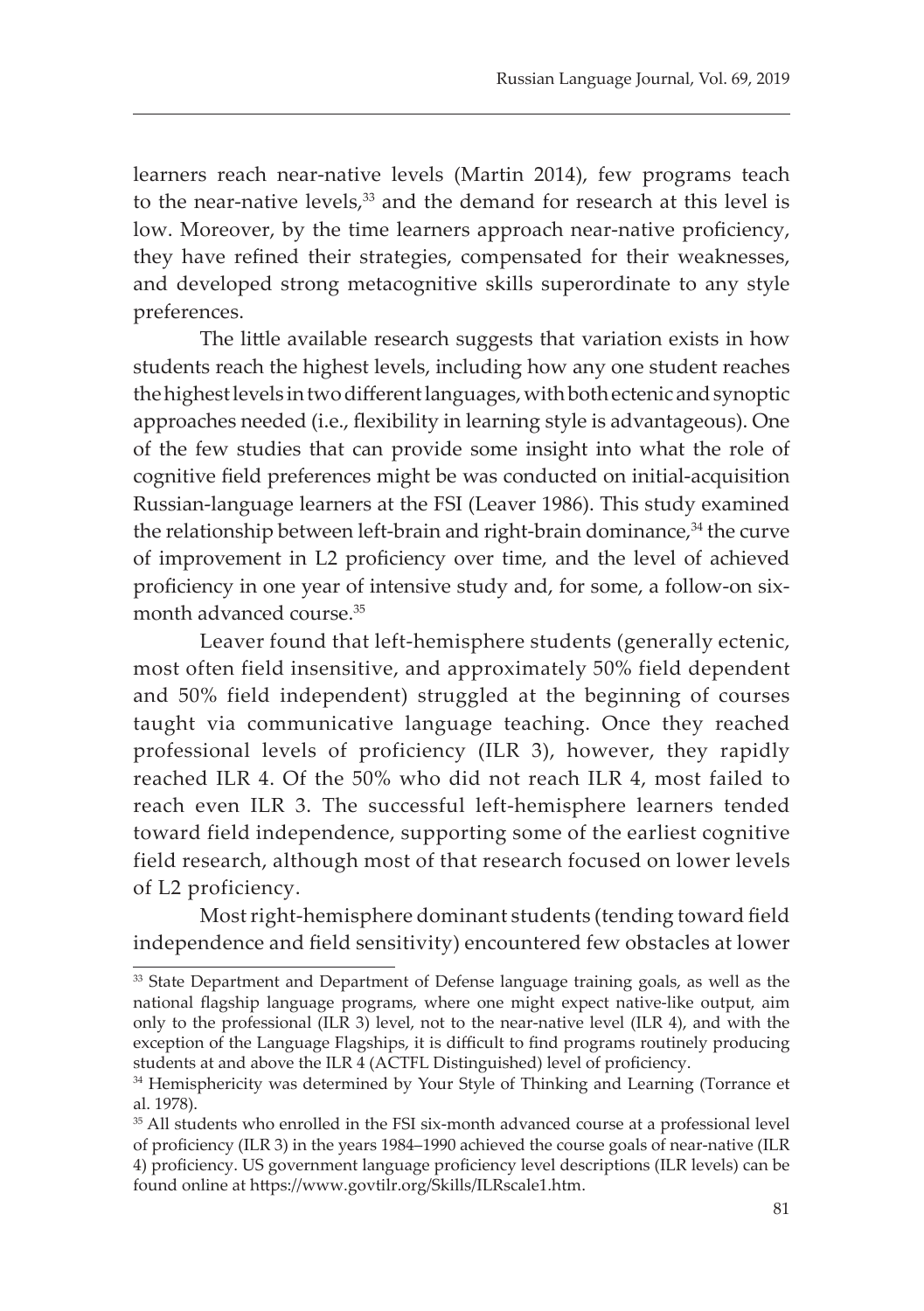levels of proficiency, but few surpassed ILR 3. Leaver hypothesized that the obstacle at this higher level of proficiency was lack of time to overcome fossilization.36 Whereas the ectenic, left-hemisphere, atomistic, field-dependent learner<sup>37</sup> focused too closely on details at lower levels of proficiency, slowing progress, the right-hemisphere dominant, holistic, field-sensitive learner focused on global meaning, and as a result their language could get messy ("awfully" fluent). The left-hemisphere learners' detail-orientation allowed them to avoid fossilizing in the first place and provided them with approaches and strategies they needed to refine their speech at upper levels.

# **7. Conclusion**

The intent of this article has been to elucidate the fields of the mind as a component of the E&L. Of the ten subscales, the two reflecting the fields of the mind have been the least understood and often not applied, distorting the significance of the E&L and detracting from its usefulness. This article has sought to remedy this situation by providing sufficient theoretical understanding, together with an overview of some areas of concrete applications, to enable classroom instructors to understand how they might adapt instruction to serve their diverse student body better. A fuller overview of practical applications is beyond the scope of this article.

Clearly, further research is needed to fill a number of glaring lacunae. Very little is known, for example, about the relation of fields of the mind to achieving upper levels of proficiency or to the development of speaking skills. Another fundamental lacuna in the literature concerns our understanding of the interaction between nature and nurture in individuals' cognitive field styles. Beyond our awareness of the presence of both groups of factors (e.g., cultural and socioeconomic correlations and the malleability of styles on the nurture side), little is known.

How a learner performs differs from how well a learner performs, and no learning style profile ensures either success or failure. Greater success depends on numerous factors. One of these, to be sure, is the

<sup>&</sup>lt;sup>36</sup> Ehrman (2002) delineated five kinds of fossilization: functional, iatrogenic, domain, affective, and strategic.

<sup>&</sup>lt;sup>37</sup> The correlation of subscale styles has been validated by Bogen (1969), Gazzaniga (1970), and Torrance (1982).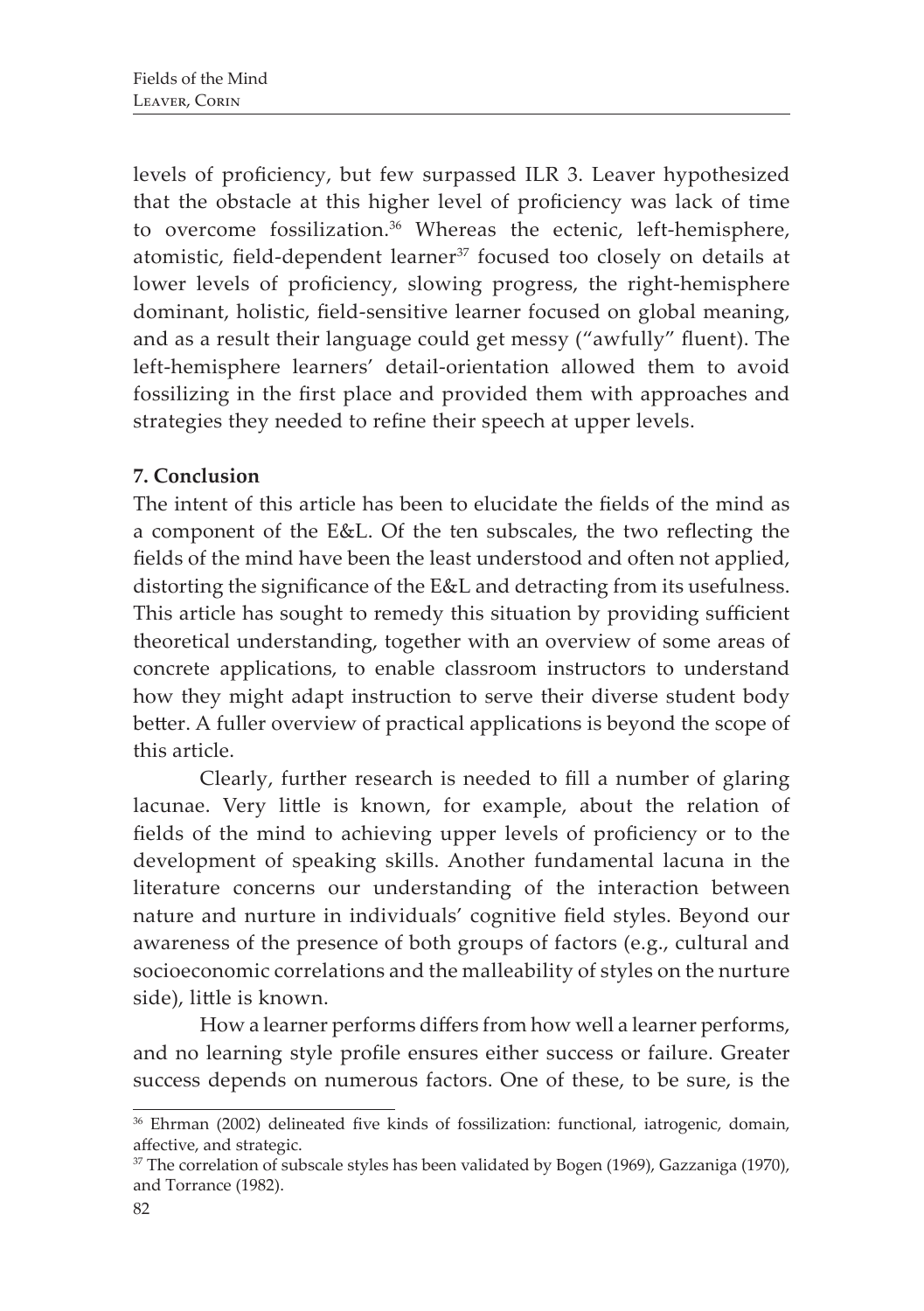degree of compatibility between learners' cognitive field preference profiles and the structure of their learning programs. This refers to both curriculum and instructional approach. The field preference profile of instructors can also play a role in student success. That role, moreover, can be a deleterious one unless instructors learn to modulate their manner of instruction to meet the needs of their learners.

# **Appendix**

Supplementary materials can be found at https://sites.google.com/view/ fom-supplement/home or via scanning the QR code below



## **References**

- Akishina, Alla, and Olga Kagan. 2002. *Učimsja učit'*. Moscow: Russian Language Publishers.
- Amara, Naimi. 2015. "Errors Correction in Foreign Language Teaching." *The Online Journal of New Horizons in Education* 5 (3): 58–68.
- Asch, Solomon E., and Herman A. Witkin. 1948a. "Studies in Space Orientation. I. Perception of the Upright with Displaced Visual Fields." *Journal of Experimental Psychology* 38: 325–37.
- ———. 1948b. "Studies in Space Orientation. II. Perception of the Upright with Displaced Visual Fields and with Body Tilted." *Journal of Experimental Psychology* 38: 455–77.
- Birckbichler, Diane, and Alice Omaggio. 1978. "Diagnosing and Responding to Individual Learner Needs." *Modern Language Journal* 62 (7): 336–45.
- Bogen, Jospeh E. 1969. "The Other Side of the Brain: Parts I, II, and III." *Bulletin of the Los Angeles Neurological Society* 34: 73–105, 135–62, 191–203.
- Canale, Michael, and Merrill Swain. 1980. "Theoretical Bases of Communicative Approaches to Language Teaching and Testing." *Applied Linguistics* 1 (1): 1–47.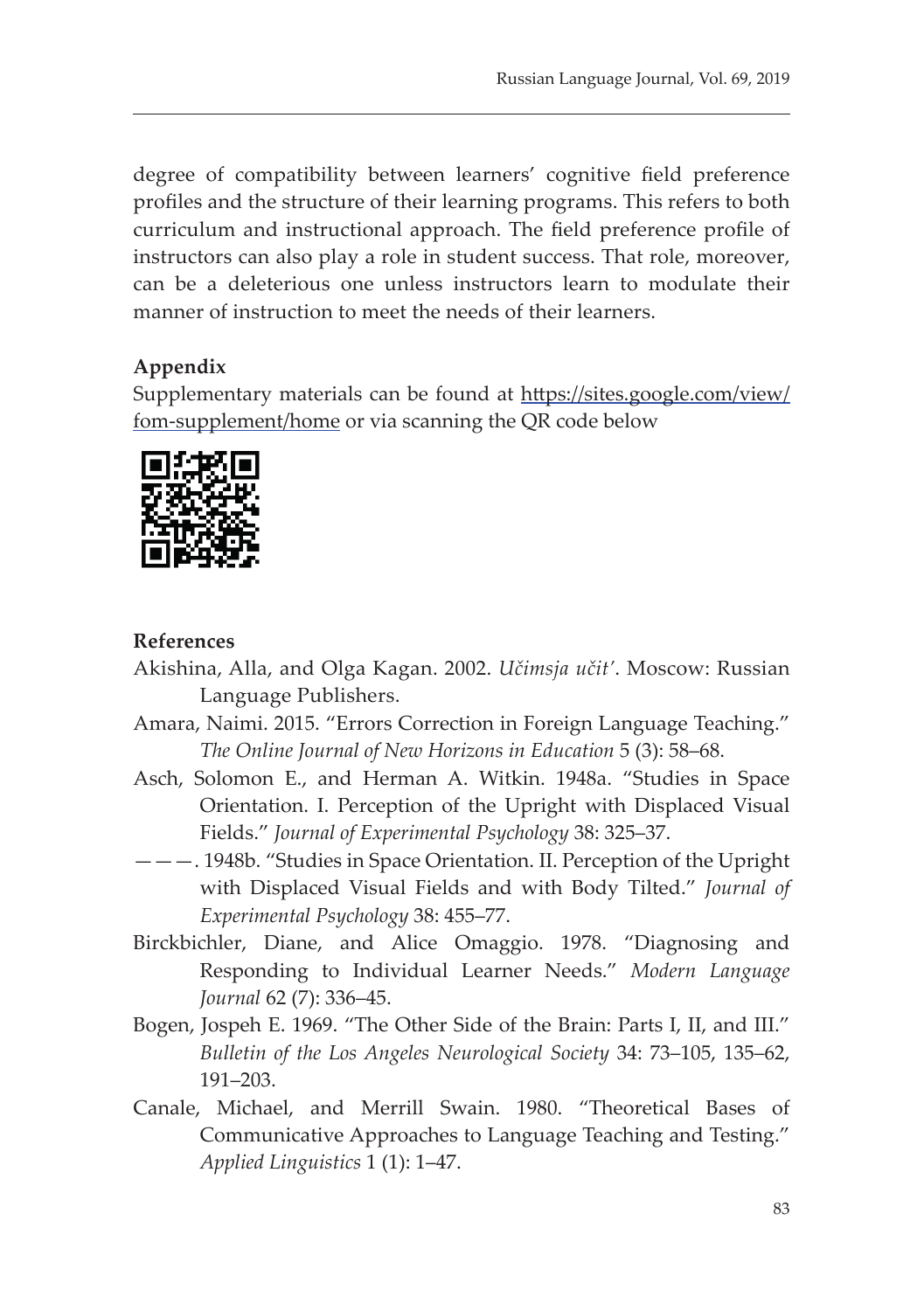- Cárdenas-Claros, Mónica S. 2005. *Field Dependence/Field Independence: How Do Students Perform in CALL-Based Listening Activities?* MA thesis, Iowa State University.
- Chapelle, Carol, and C. Roberts. 1986. "Ambiguity Tolerance and Field Independence as Predictors of Proficiency in English as a Second Language." *Language Learning* 36 (1): 27–45.
- Corin, Andrew, and Betty Lou Leaver. 2019. *Fields of the Mind*. Hollister, CA: MSI Press.
- Dörnyei, Zoltán. 2005. *The Psychology of the Language Learner: Individual Differences in Second Language Acquisition.* Mahwah, NJ: Lawrence Erlbaum.
- Dörnyei, Zoltán, and Stephen Ryan. 2015. *The Psychology of the Language Learner Revisited*. New York: Routledge.
- Ehrman, Madeline E. 2001–2005. "Learners and Teachers: The Application of Psychology to Second-Language Acquisition." *Russian Language Journal* 55: 33–71.
- ———. 2002. "Understanding the Learner at the Superior/Distinguished Threshold." In B. L. Leaver and B. S. Shekhtman, *Developing Professional-Level Foreign Language Proficiency*, edited by Betty Lou Leaver and Boris Shekhtman, 245–59. Cambridge: Cambridge University Press.
- ———. 1996. *Understanding Second Language Learner Difficulties*. Thousand Oaks, CA: Sage.
- Ehrman, Madeline E., and Betty Lou Leaver. 2003. "Cognitive Styles in the Service of Language Learning." *System* 31 (3): 393–415.
- ———. 2002. "The E&L Cognitive Styles Construct." Unpublished manuscript. Last modified, 2019 (Microsoft Word file).
- Gazzaniga, Michael S. 1970. *The Bisected Brain*. New York: Appleton-Century-Croft.
- Goodenough, Donald R. 1986. "History of the Field Dependence Construct." In *Field Dependence in Psychological Theory, Research, and Application*, edited by Mario Bertini, Luigi Pizzamiglio, and S. Wagner, 5–13. London: Routledge.
- Hansen, Jacqueline, and Charles Stansfield. 1981. "The Relationship of Field Dependent-Independent Cognitive Styles to Foreign Language Achievement." *Language Learning* 31 (2): 349–67.
- ———. 1982. "Student–Teacher Cognitive Styles and Foreign Language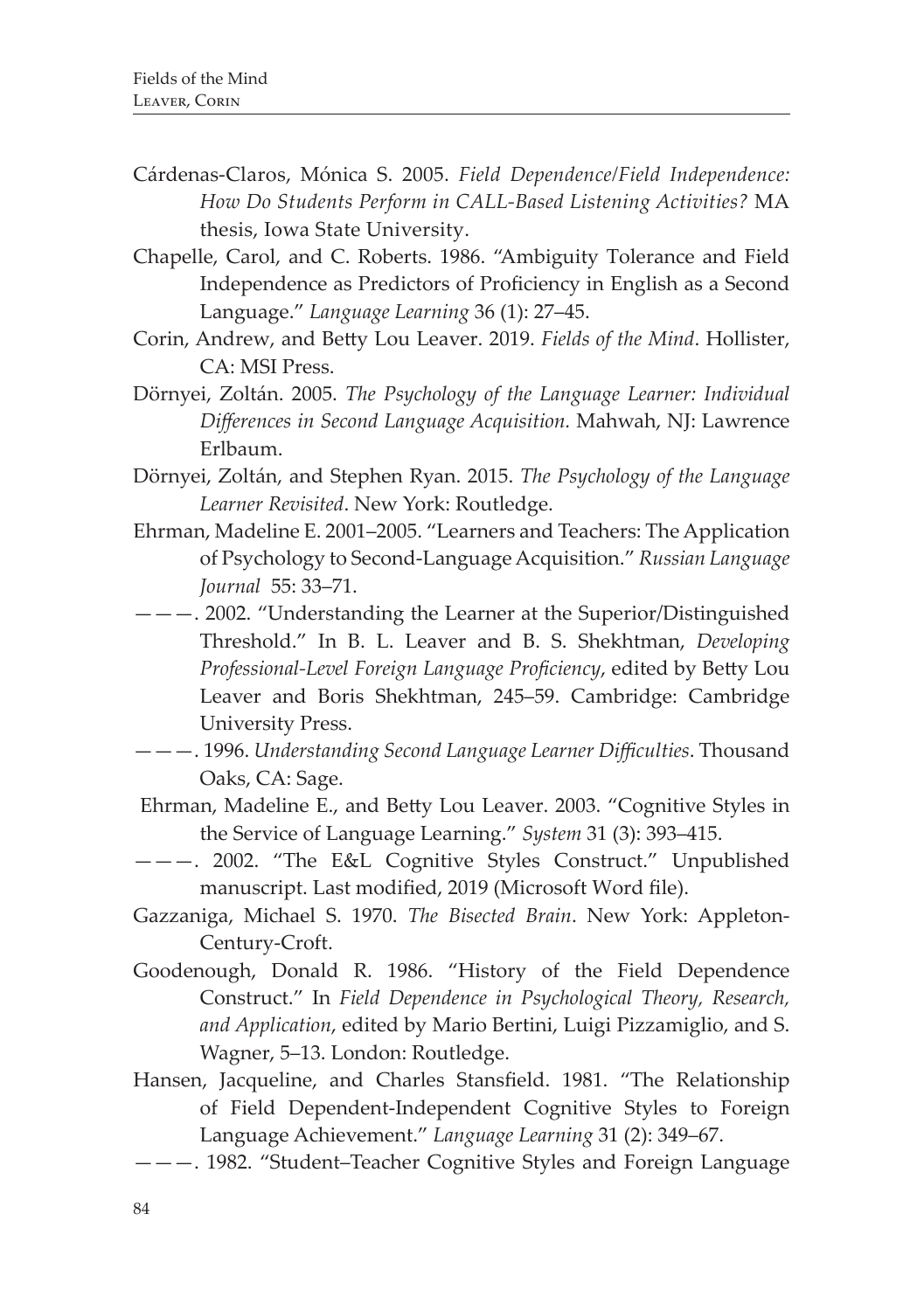Achievement: A Preliminary Study." *Modern Language Journal* 66 (3): 263–73.

- Khansir, Ali Akbar, and Farhad Pakdel. 2018. "Place of Error Correction in English Language Teaching." *Educational Process International Journal* 7 (3): 189–99.
- Kheirzadeh, Sheila, and Zohreh Kassaian. 2011. "Field-Dependence/ Independence as a Factor Affecting Performance on Listening Comprehension Sub-skills: The Case of Iranian EFL Learners." *Journal of Language Teaching and Research* 2 (1): 188–95.
- Khoury, Antoine G. 2013. "A Field-Independent View of Field-Independence." *Theory and Practice in Language Studies* 3 (6): 885–93.
- Kolb, David A. 1976. *Experiential Learning*. Upper Saddle Back, NJ: Prentice Hall.
- Kolb, David A. and Alice Y. Kolb. 2013. *The Kolb Learning Style Inventory 4.0. A Comprehensive Guide to the Theory, Psychometrics,Research on Validity and Educational Application*. https://learningfromexperience. com/downloads/research-library/the-kolb-learning-styleinventory-4-0.pdf
- Leaver, Betty Lou. 2019. *The E&L Cognitive Styles Construct: Supercharging Language Learning Success One Mind at a Time*. Hollister, CA: MSI Press.
- ———. 2000. *Metodika individualizirovannogo obucheniia insotrannomu iazyku s uchetom vliianiia kognitivnyk stilei na process ego usvoeniia*. Unpublished Ph.D. diss., submitted to Pushkin Institute, Moscow. https://www.socioniko.net/ru/articles/DISS.pdf.
- ———. 1997. *Teaching the Whole Class*. Thousand Oaks, CA: Corwin Press.
- ———. 1986. "Hemisphericity of the Brain and Foreign Language Teaching." *Folia Slavica* 8: 76–90.
- Leaver, Betty Lou, Madeline E. Ehrman, and Boris S. Shekhtman. 2005. *Achieving Success in Second Language Acquisition*. Cambridge: Cambridge University Press.
- Leaver, Betty Lou, and Echo E. Leaver. 1996. *AGSI Learning Styles Assessment Tool*. Salinas, CA: The AGSI Press.
- Lightbown, Patsy, and Nina Spade. 2006. *How Languages Are Learned*. Oxford: Oxford University Press.
- Littlewood, William. 1981. *Communicative Language Teaching: An Introduction*. Cambridge: Cambridge University Press.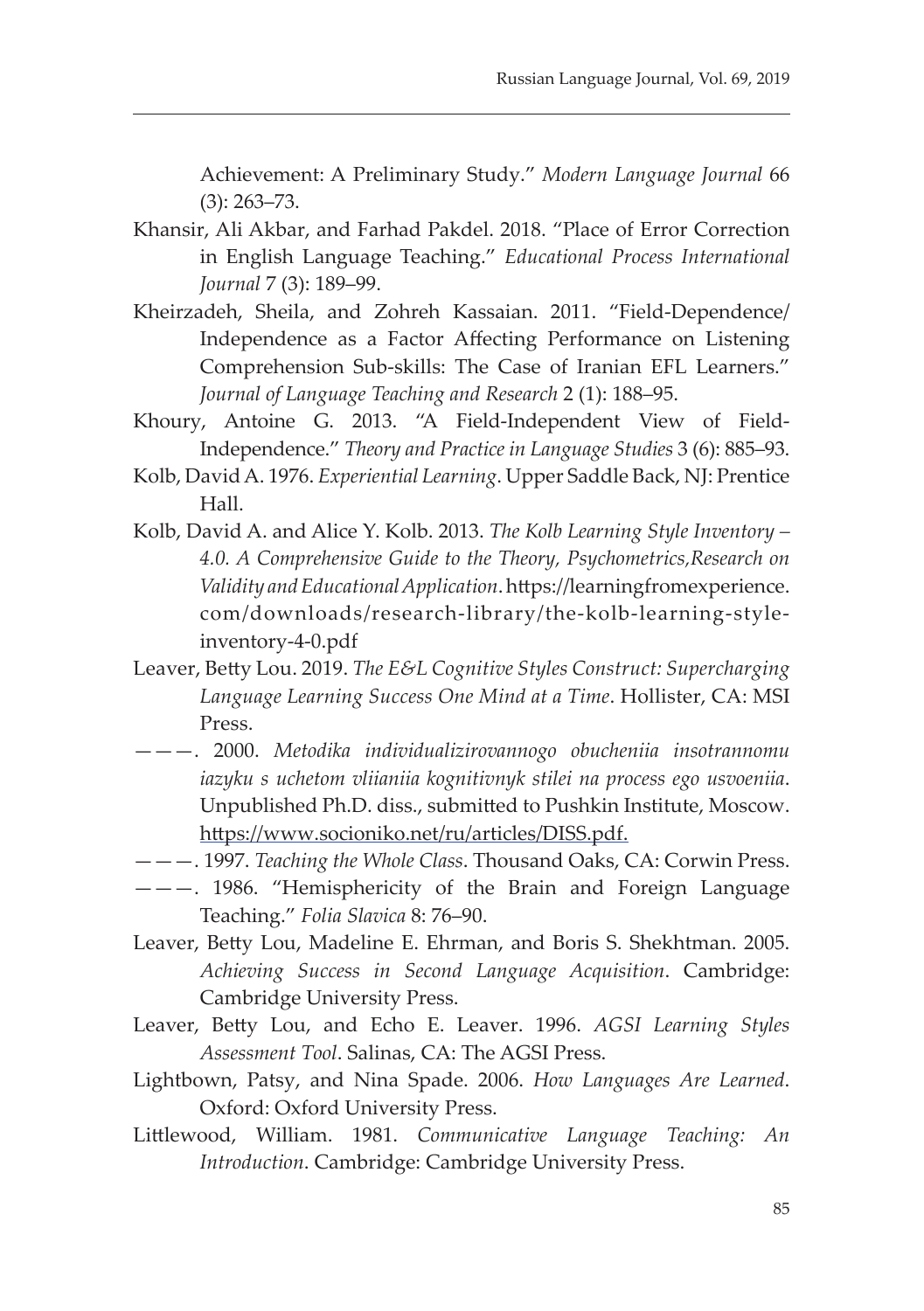- Martin, Cynthia. 2014. "Introduction: Past Context, Present Focus, Future Directions: Shifting Focus from Intermediate Skills in Classroom Training to Advanced/Superior and Beyond." In *To Advanced Proficiency and Beyond*, edited by Tony Brown and Jennifer Bown, xiii–xxiv. Washington, DC: Georgetown University Press.
- Martinez, Susana Gómez. (2006). "Should We Correct Our Students' Errors in L2 Learning?" *Journal of Research and Innovation in the Language Classroom* 16: 1-7.
- Messic, Samuel. 1976. *Individuality in Learning*. San Francisco: Jossey-Bass.
- Moslemi, Negar, and Adel Dastgoshadeh. 2017. "The Relationship between Cognitive Styles and Young Adult Learners' Preferences for Written Corrective Feedback." *HOW* 24 (2): 11–34.
- Naiman, Neil, Maria Fröhlich, and H. H. (David) Stern. 1996. *The Good Language Learner*. Bristol, UK: Multilingual Matters.
- Paulston, Christina Bratt, Dale Britton, Barry Brunetti, and John Hoover. 1975. *Developing Communicative Competence: Role Plays in English as a Second Language*. Pittsburgh: University of Pittsburgh Center for International Studies.
- Ramirez, Manuel, and Alfredo Castañeda. 1974. *Cultural Democracy in Cognitive Development and Education*. New York: Academic Press.
- Ramirez, Manuel, P. Leslie Herold, and Alfredo Castañeda. 1974. *Introduction to Cognitive Styles*. Austin, TX: The Dissemination Center for Bilingual Bicultural Education.
- Rubin, Joan, and Irene Thompson. 1994. *How to Be a More Successful Language Learner*. Boston: Heinle & Heinle.
- Savignon, Sandra. 1983. *Communicative Competence: Theory and Classroom Practice*. Reading, MA: Addison-Wesley.
	- \_\_\_\_\_. 1972. *Communicative Competence: An Experiment in Foreign-Language Teaching*. Philadelphia: Center for Curriculum Development.
- Stevick, Earl. 1990. *Success with Foreign Languages: Seven Who Achieved It and What Worked for Them.* Upper Saddle River, NJ: Prentice Hall.
- Tedick, Diane, and Barbara de Gortari. 1998. "Research on Error Correction and Implications for Classroom Teaching." American Council on Immersion Education (ACIE) Newsletter Articles Online Archive. https://carla.umn.edu/immersion/acie/vol1/Bridge1.3.pdf
- Tinajero, Carolina, Alba Castedo, Maria Guisande, and Maria Páramo. 2011. "Enseñanza Adaptativa y Dependencia-Independencia de